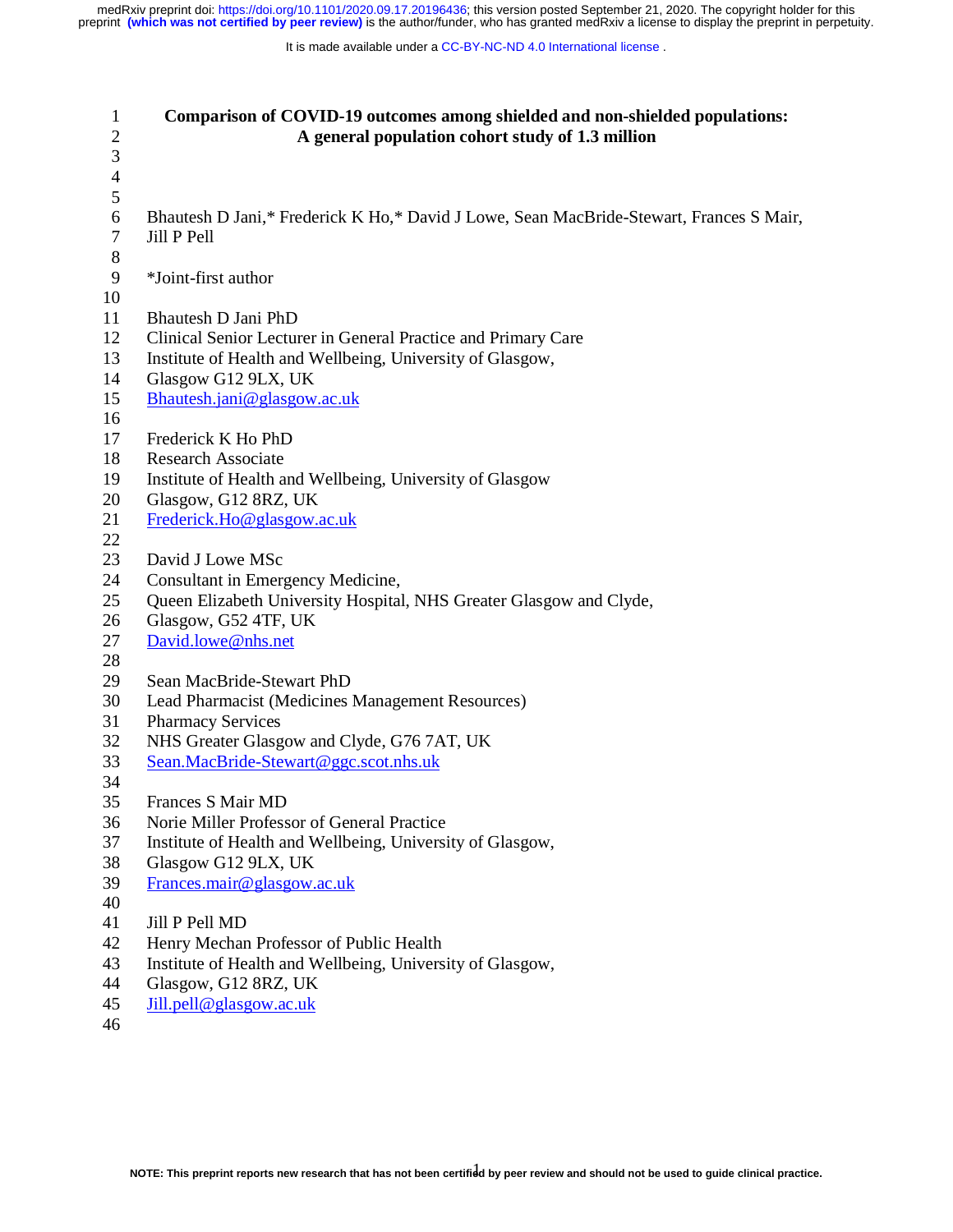It is made available under a CC-BY-NC-ND 4.0 International license.

### 1 **Address for correspondence:**

- 2 Professor Jill Pell
- Director of the Institute of Health and Wellbeing
- 4 University of Glasgow<br>5 1 Lilybank Gardens
- 5 1 Lilybank Gardens<br>6 Glasgow G12 8RZ
- 6 Glasgow G12 8RZ<br>7 United Kingdom
- United Kingdom
- 8 Jill.pell@glasgow.ac.uk
- 9
- 10
- 11 Abstract word count 274
- 12 Main text word count 3,317
- 13 Tables 5
- 14 Supplementary Tables 2
- 15 Supplementary Figures 1
- 16 Number of references 34
- 17
- 18
- 19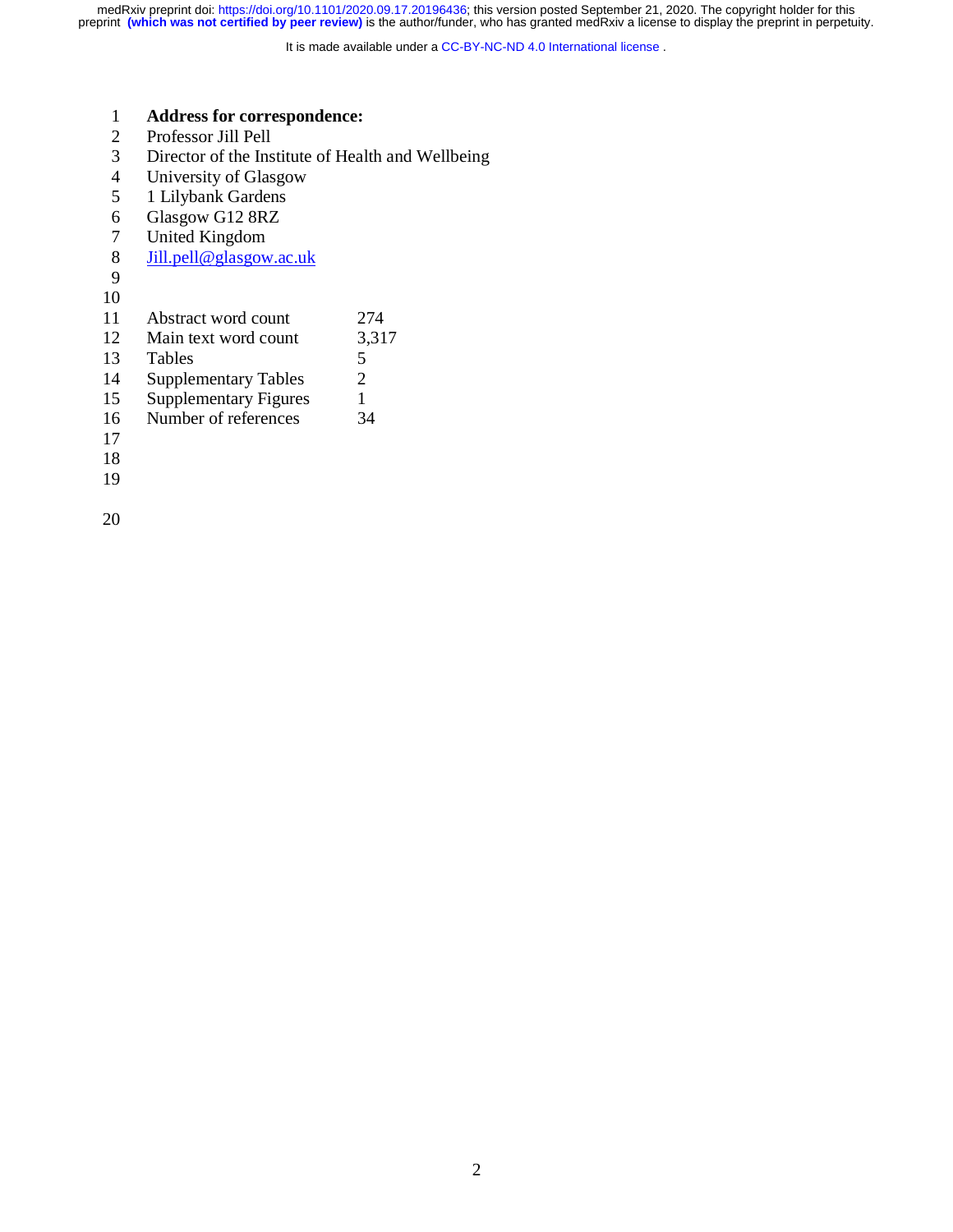It is made available under a [CC-BY-NC-ND 4.0 International license](http://creativecommons.org/licenses/by-nc-nd/4.0/) .

#### 1 **Abstract**

### 2 Background

3 Shielding (extended self-isolation) of people judged, a priori, to be at high-risk from COVID-

4 19 has been used by some countries to protect the individuals and reduce demand on health

5 services. It is unclear how well this strategy works in either regard.

6 Methods

7 A general population study was conducted using linked primary care, prescribing, laboratory,

8 hospital and death records up to end of May 2020. Poisson regression models and population

9 attributable fractions were used to compare COVID-19 outcomes by overall risk category,

10 and individual risk criteria: confirmed infection, hospitalisation, intensive care unit (ICU)

11 admission, population mortality and case-fatality.

12 Results

13 Of the 1.3 million population, 32,533 (2.47%) had been advised to shield, a further 347,374 14 (26.41%) were classified as moderate risk. Testing for COVID-19 was more common in the 15 shielded (6.75%) and moderate (1.99%) than low (0.72%) risk categories. Referent to low-16 risk, the shielded group had higher risk of confirmed infection (RR 7.91, 95% 7.01-8.92), 17 case-fatality (RR 5.19, 95% CI 4.12-6.53) and population mortality (RR 48.64, 95% 37.23- 18 63.56). The moderate risk had intermediate risk of confirmed infection (RR 4.11, 95% CI 19 3.82-4.42) and population mortality (RR 26.10, 95% CI 20.89-32.60), but had comparable 20 case-fatality (RR 5.13, 95% CI 4.24-6.21) to the shielded, and accounted for a higher 21 proportion of deaths (PAF 75.27% vs 13.38%). Age ≥70 years made the largest contribution 22 to deaths (49.53%) and was associated with an 8-fold risk of infection, 7-fold case-fatality 23 and 74-fold mortality.

24 Conclusions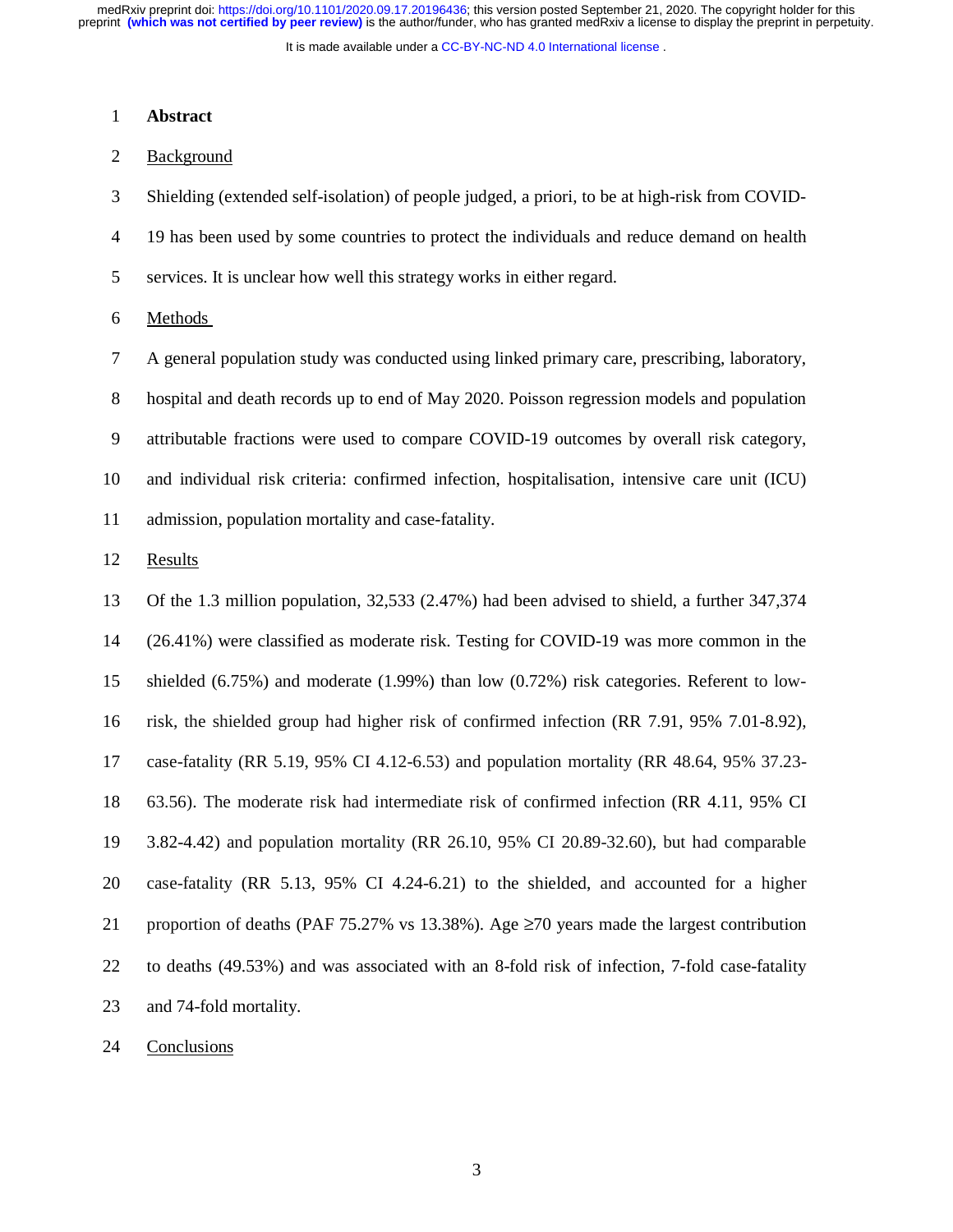It is made available under a [CC-BY-NC-ND 4.0 International license](http://creativecommons.org/licenses/by-nc-nd/4.0/) .

- 1 Shielding has not been effective at preventing deaths in those with highest risk. To be
- 2 effective as a population strategy, shielding criteria would need to be widely expanded to
- 3 include other criteria, such as the elderly.
- 4

# 5 **Keywords (MeSH terms):**

- 6 Cohort studies; COVID-19; epidemiology; vulnerable populations
- 7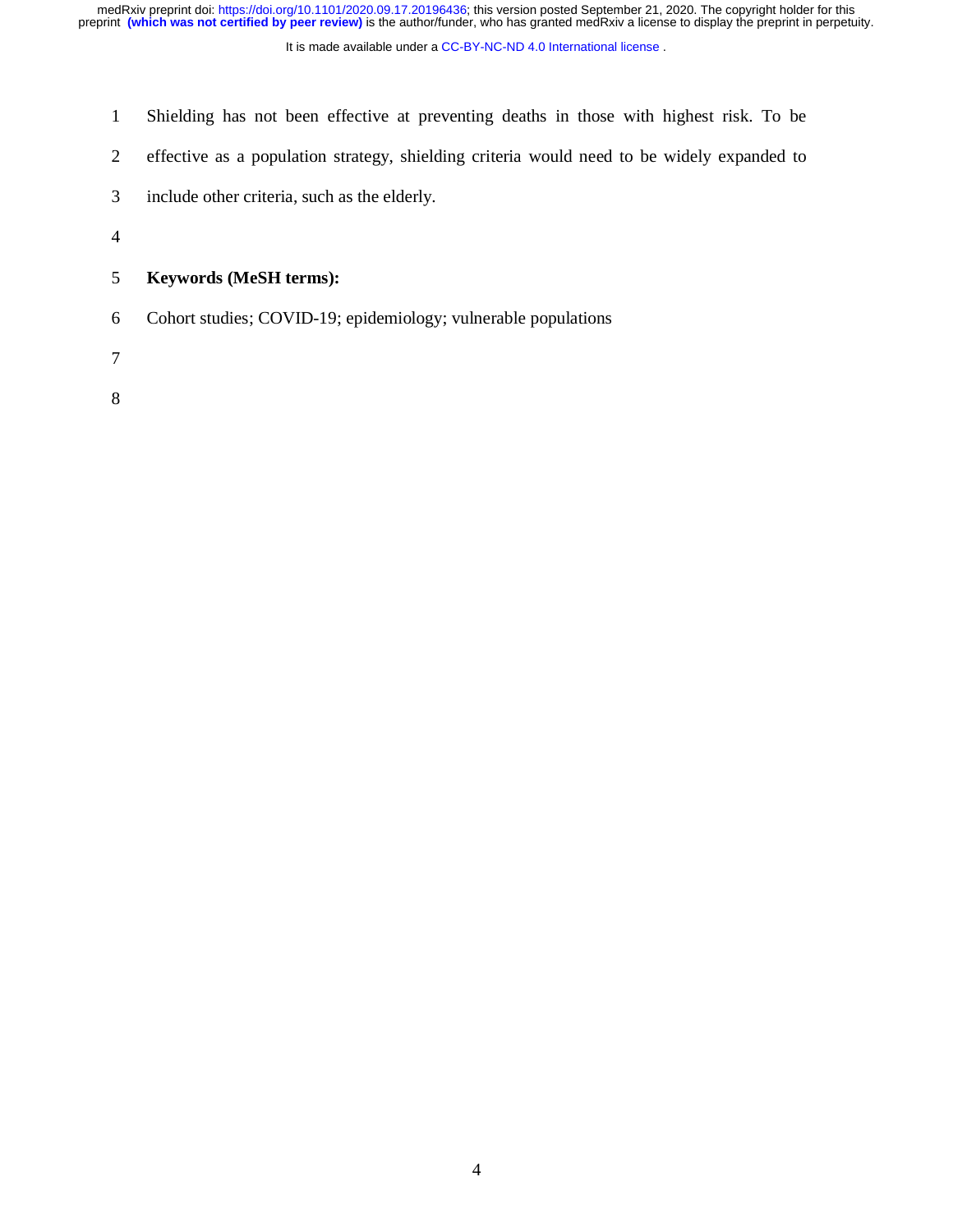It is made available under a CC-BY-NC-ND 4.0 International license.

#### 1 **Background**

2

| 3              | Early in the COVID-19 pandemic, one of the greatest concerns was that the demand on                      |
|----------------|----------------------------------------------------------------------------------------------------------|
| $\overline{4}$ | health services would exceed capacity in terms of hospitalisations, admissions to intensive              |
| 5              | care units (ICU) and requirement for ventilation <sup>1</sup> . Based on past experience, it was assumed |
| 6              | that sub-groups of the population would have worse prognosis and, therefore, contribute                  |
| 7              | disproportionately to adverse outcomes and healthcare demands.                                           |
| $8\,$          |                                                                                                          |
| 9              | Asian countries have generally relied solely on population-wide strategies <sup>2</sup> . Early,         |
| 10             | widespread 'test, trace, isolate' strategies were made possible by higher testing capacity and a         |
| 11             | greater willingness to monitor and enforce compliance. In contrast, European countries have              |
| 12             | generally adopted a two-pronged approach $2$ , whereby general population interventions, such            |
| 13             | as physical distancing and hand hygiene, designed to reduce transmission in the population as            |
| 14             | a whole, have been supplemented by shielding of those assumed to be at higher risk. Notably,             |
| 15             | Sweden, an outlier in having not applied lock-down, nonetheless mandated shielding <sup>3</sup> .        |
| 16             | Studies suggest that shielding can have negative physical and psychological impact on those              |
| 17             | required to undertake strict isolation over a protracted period. <sup>4,5</sup>                          |
| 18             |                                                                                                          |

19 In the United Kingdom, a Shielded Patient List (initially referred to as the Vulnerable Patient 20 List) was produced comprising two categories (Supplementary Table 1)<sup>6</sup>. The two groups 21 have been labelled high risk, highest risk or clinically extremely vulnerable and moderate 22 risk, at risk or clinically vulnerable by various UK organisations. For the purposes of this 23 study they are referred to as shielded and moderate risk, with the remaining population 24 labelled low risk. In the United Kingdom, the shielded group received individual letters 25 strongly recommending that they self-isolate over a protracted period, by not leaving their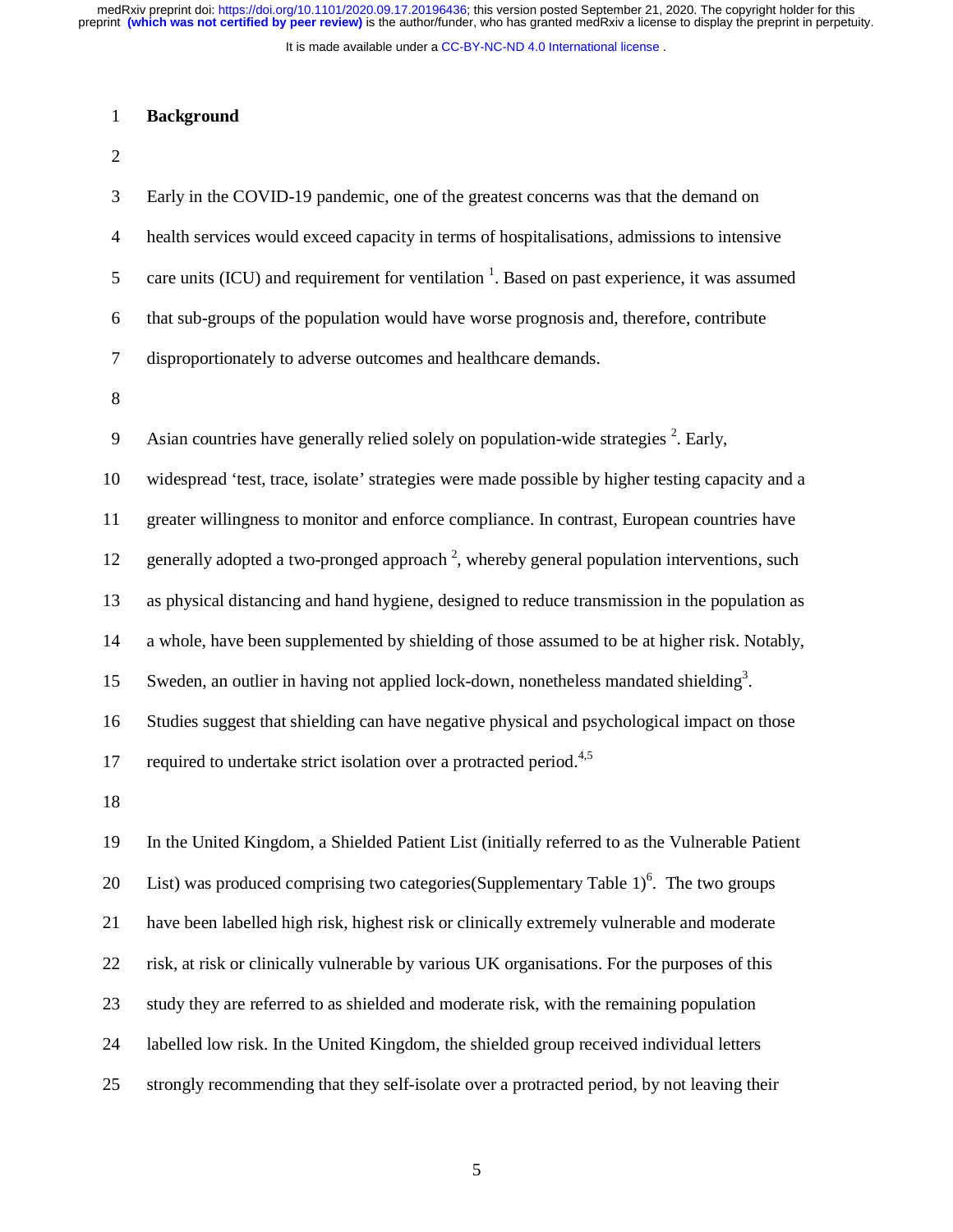It is made available under a CC-BY-NC-ND 4.0 International license.

| $\mathbf{1}$     | homes and avoiding non-essential contact with their household members, and were provided                |
|------------------|---------------------------------------------------------------------------------------------------------|
| $\overline{2}$   | with support at home such as the delivery of food packages. The advice to the moderate risk             |
| 3                | category was simply to be vigilant in adhering to the general population measures.                      |
| $\overline{4}$   |                                                                                                         |
| 5                | The definitions of high and moderate risk were based largely on expert opinion informed by              |
| 6                | our understanding of previous viruses and the critical need for better definition of high risk          |
| $\tau$           | has been highlighted <sup>7</sup> . Studies are emerging of the individual risk factors associated with |
| $8\,$            | COVID-19 outcomes. For example, among two million UK community-based app users self-                    |
| $\boldsymbol{9}$ | reported heart disease, kidney disease, lung disease, diabetes and obesity were associated              |
| 10               | with self-reported hospital admission and respiratory support for COVID-19 <sup>8</sup> . Similarly,    |
| 11               | linkage of primary care records of 17 million people in England demonstrated that a wide                |
| 12               | range of long-term conditions were associated with in-hospital death from COVID-19                      |
| 13               | including: respiratory, heart, liver and kidney disease, diabetes, cancers, stroke and organ            |
| 14               | transplantation <sup>9</sup> . Unfortunately, the investigators did not have access to deaths in the    |
| 15               | community. COVID-19 risk scores are being developed in an attempt to improve                            |
| 16               | identification of high risk individuals who would be advised to shield <sup>10</sup> but attempts to    |
| 17               | investigate the potential contribution of a shielding strategy to population-level outcomes and         |

18 healthcare demands have so far been limited to abstract mathematical modelling $11-19$ .

19

20 The aims of this study were to compare those classified, a priori, as high risk (and therefore 21 advised to shield) and those classified as moderate and low risk, in terms of their individual 22 risk of COVID-19 infection and outcomes and the extent to which they accounted for 23 COVID-19 related outcomes at a population level.

24

25 **Methods**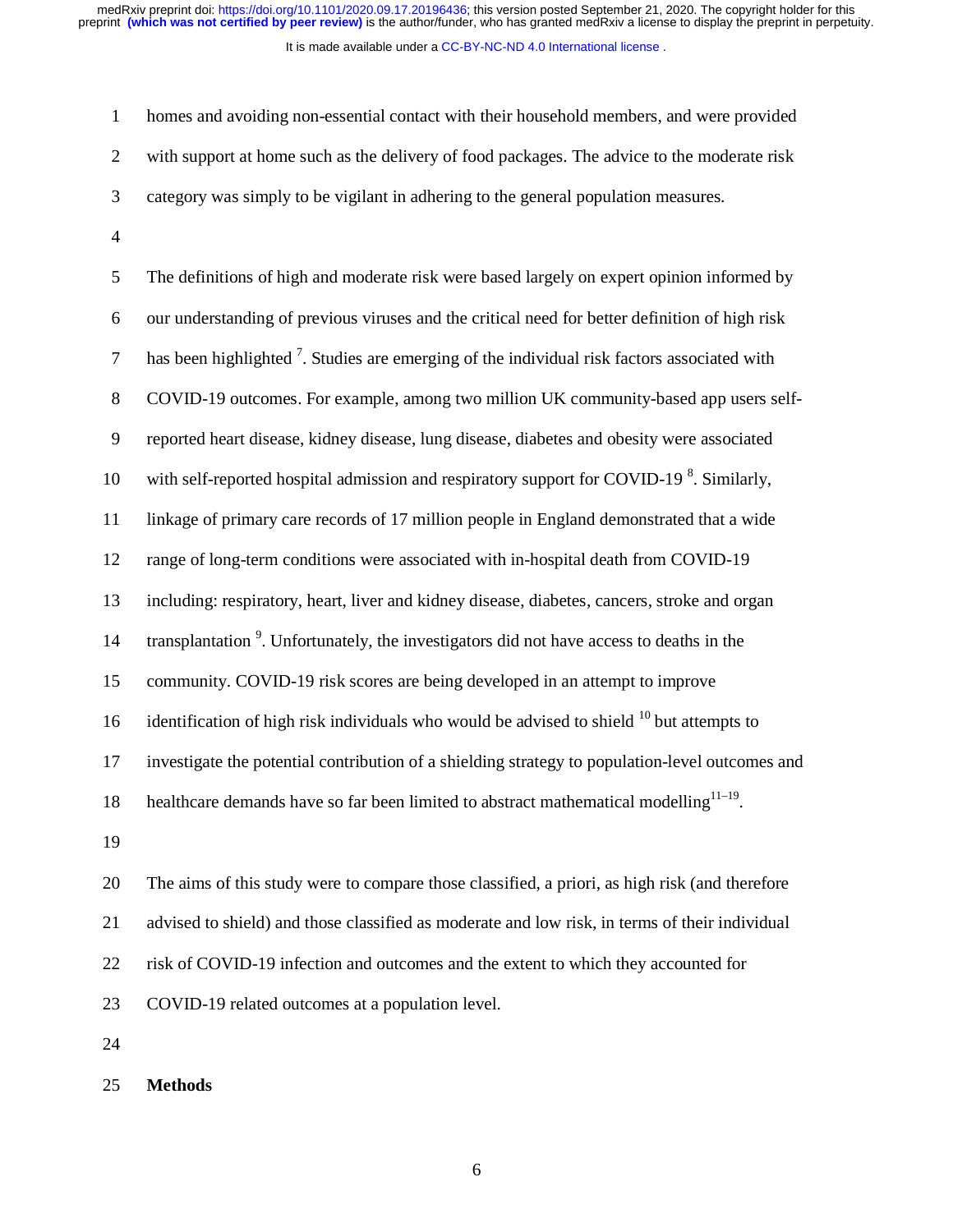It is made available under a [CC-BY-NC-ND 4.0 International license](http://creativecommons.org/licenses/by-nc-nd/4.0/) .

| ш |  |
|---|--|

2

3 We conducted a general population cohort study of all 1.3 million residents of NHS Greater 4 Glasgow and Clyde (NHS GGC) in Scotland. The Community Health Index (CHI), a unique 5 identifier attached to all health records in Scotland, was used to undertake individual-level 6 record linkage via exact matching of nine databases: Community Health Index (CHI) register, 7 NHS GGC Shielding List, Egton Medical Information Systems (EMIS) and Vision, 8 Electronic Communication of Surveillance in Scotland (ECOSS), Prescribing Information 9 System (PIS), Rapid Preliminary Inpatient Data (RAPID), and death certificates. 10 11 The CHI register provided sociodemographic information (age, sex, socioeconomic 12 deprivation). Socioeconomic deprivation was derived from the Scottish Index of Multiple 13 Deprivation (SIMD), an area-based measure derived from seven domains - income, 14 education, health, employment, crime, housing, and access to services – which 15 was categorised into general population quintiles. The Electronic Communication of 16 Surveillance in Scotland (ECOSS) database collects laboratory data on infectious diseases, 17 including test date and result. EMIS and Vision are the primary care electronic health record 18 systems used in NHS GGC. Data are extracted using Albasoft software. The PIS collects data 19 on all medications prescribed by community-based healthcare workers, including general 20 practitioners. The RAPID database collects real-time data on every patient admitted to a 21 general (i.e. non-psychiatric) hospital in Scotland including dates of admission and discharge, 22 and type of ward (e.g. ICU) but does not record disease codes. Subsequently, the Scottish 23 Morbidity Record 01 (SMR01) records the same information, in addition to disease codes. 24 Death certificates provide the date and cause of death for all deaths, whether they occur in-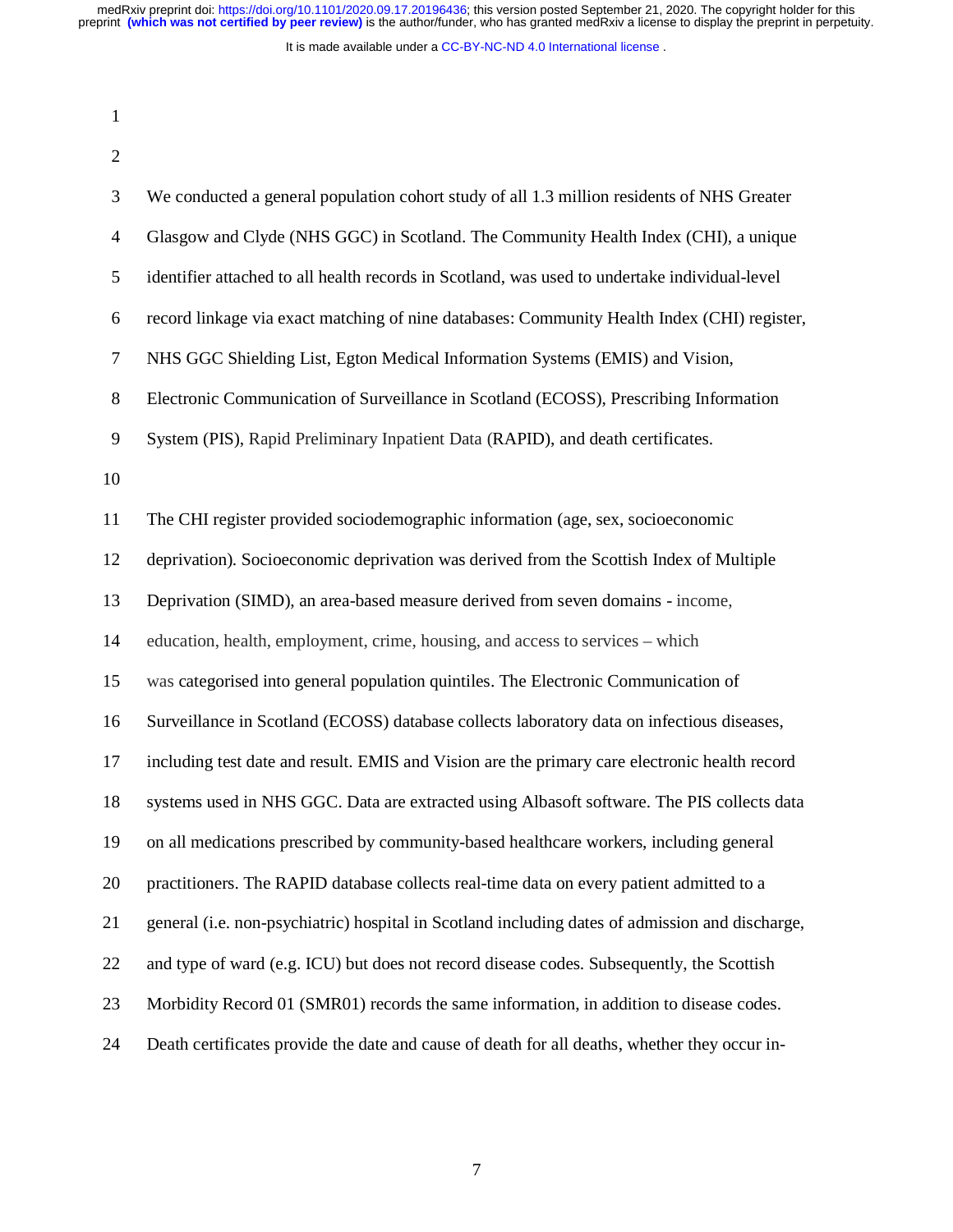It is made available under a CC-BY-NC-ND 4.0 International license. medRxiv preprint doi: [https://doi.org/10.1101/2020.09.17.20196436;](https://doi.org/10.1101/2020.09.17.20196436) this version posted September 21, 2020. The copyright holder for this<br>preprint (which was not certified by peer review) is the author/funder, who has grant

1 hospital or in the community. Follow-up data were available until the end of May 2020,

2 before the recommendation to shield was lifted.

3

| $\overline{4}$ | Supplementary Table 1 lists the criteria for the shielded and medium risk categories being        |
|----------------|---------------------------------------------------------------------------------------------------|
| 5              | applied in the United Kingdom at the time of data extraction. All remaining patients are          |
| 6              | categorised as low risk. The Scottish list of high-risk individuals is compiled, and regularly    |
| $\tau$         | updated, centrally using data obtained from a number of sources including Albasoft                |
| $8\,$          | extraction of general practice data, SMR01 (hospital admissions), SMR06 (cancer registry),        |
| $\mathbf{9}$   | national disease registries, and the PIS. The list is sent to individual general practitioners to |
| 10             | check for completeness and accuracy, before letters are sent to patients with advice to shield.   |
| 11             | The NHS GGC Shielding List contains the validated data including the criterion satisfied. We      |
| 12             | ascertained people who met the criteria for moderate risk via Albasoft extraction of EMIS         |
| 13             | and Vision data and PIS data.                                                                     |
| 14             |                                                                                                   |
| 15             | Separate models were conducted for two exposure variables: overall risk category (low,            |
| 16             | moderate or high) and the individual criteria for the moderate and high-risk categories. The      |
| 17             | four general population outcomes investigated were: confirmed COVID-19 infection;                 |
| 18             | COVID-19 related hospitalisation; COVID-19 related ICU admission; COVID-19 related                |
| 19             | mortality. The three outcomes investigated among those with confirmed infection were;             |
| 20             | COVID-19 related hospitalisation; COVID-19 related ICU admission; and COVID-19 related            |
| 21             | case fatality.                                                                                    |
| 22             |                                                                                                   |
| 23             | Laboratory-confirmed cases were defined as patients who had a positive PCR test for               |
| 24             | COVID-19. Clinically-confirmed cases were defined as patients who either had a positive           |

25 PCR test or who died from COVID-19 without testing. COVID-related deaths were defined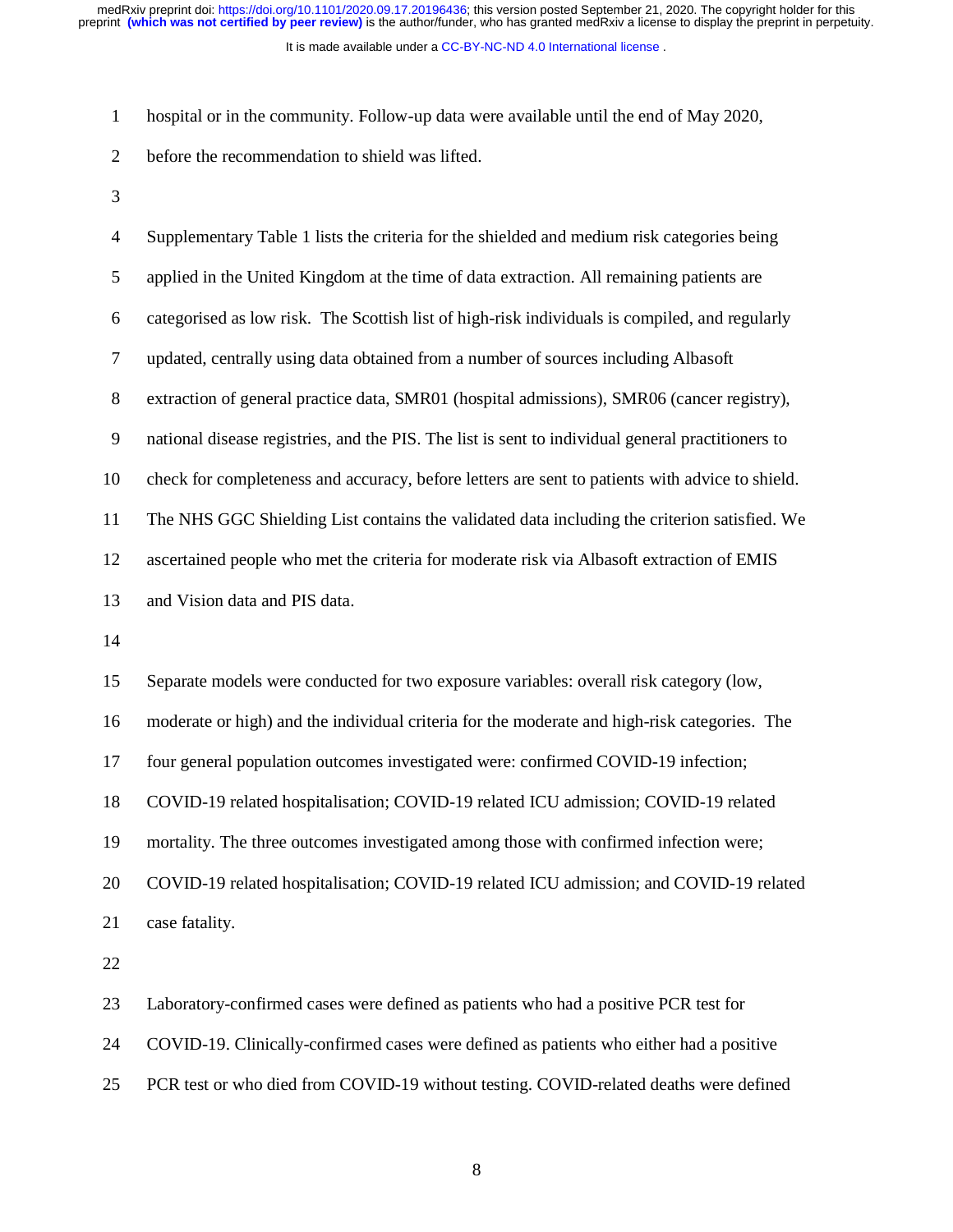It is made available under a [CC-BY-NC-ND 4.0 International license](http://creativecommons.org/licenses/by-nc-nd/4.0/) . medRxiv preprint doi: [https://doi.org/10.1101/2020.09.17.20196436;](https://doi.org/10.1101/2020.09.17.20196436) this version posted September 21, 2020. The copyright holder for this<br>preprint (which was not certified by peer review) is the author/funder, who has grant

| $\mathbf{1}$     | as deaths with International Classification of Diseases 10 <sup>th</sup> revision (ICD-10) code U07.1 or |  |  |  |
|------------------|----------------------------------------------------------------------------------------------------------|--|--|--|
| $\overline{2}$   | U07.2 recorded on the death certificate. COVID-related hospitalisation was defined as an                 |  |  |  |
| 3                | SMR01 record of hospitalisation with an ICD code U07.1 or U07.2 or, for more recent                      |  |  |  |
| $\overline{4}$   | admissions, a RAPID record of hospitalisation with a positive COVID-19 test taken between                |  |  |  |
| 5                | two weeks before and two days after admission to hospital. ICU admission during such                     |  |  |  |
| 6                | hospitalisations was assumed to be COVID-related.                                                        |  |  |  |
| 7                |                                                                                                          |  |  |  |
| $8\,$            | The sociodemographic characteristics of people were compared by risk category using chi-                 |  |  |  |
| $\boldsymbol{9}$ | square tests. Poisson regression models with robust standard errors were used to compare the             |  |  |  |
| 10               | risk ratios (RR) for the high and moderate risk categories referent to the low risk category for         |  |  |  |
| 11               | each outcome in turn. The models were run univariately and then adjusted for sex and SIMD                |  |  |  |
| 12               | quintiles as potential confounders. Age was not included as a covariate because it was a                 |  |  |  |
| 13               | moderate risk criterion. The models were re-run using the individual criteria for the high and           |  |  |  |
| 14               | moderate risk categories as the exposure variables, referent to the low risk category.                   |  |  |  |
| 15               |                                                                                                          |  |  |  |
| 16               | Population attributable fractions (PAFs) were calculated, from prevalence and adjusted RR,               |  |  |  |
| 17               | to determine the proportion of each outcome that could be attributed to being high and                   |  |  |  |
| 18               | moderate risk, as well as the proportion due to each of the individual criteria. The PAFs of             |  |  |  |
| 19               | individual criteria were proportionally calibrated so that the sum of PAFs of individual                 |  |  |  |
| 20               | criteria equated to the overall PAF of the relevant risk category. PAF confidence intervals              |  |  |  |
| 21               | were estimated using bootstrapping (x 1000).                                                             |  |  |  |
| 22               |                                                                                                          |  |  |  |
| 23               | Ethical approvals                                                                                        |  |  |  |
|                  |                                                                                                          |  |  |  |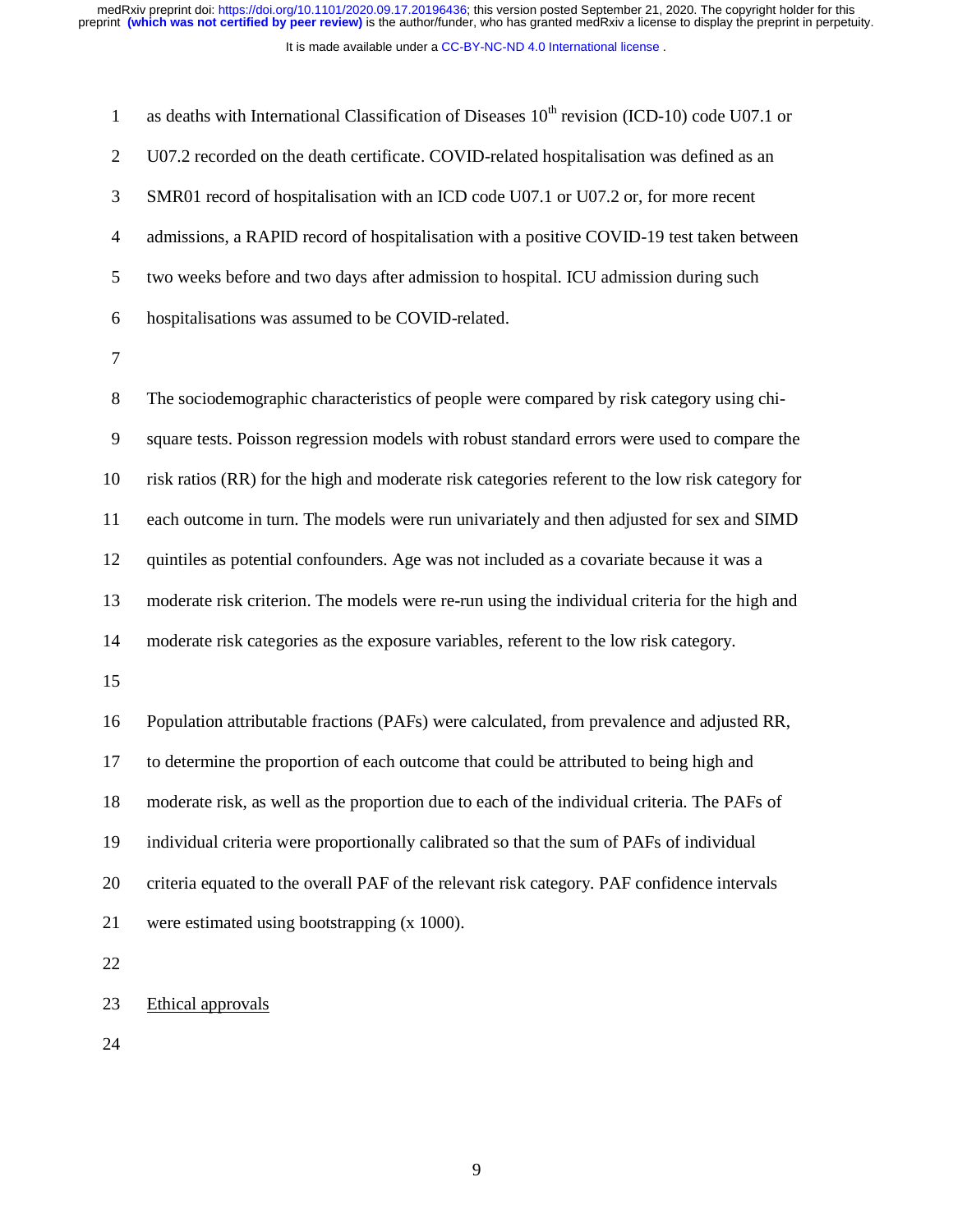It is made available under a [CC-BY-NC-ND 4.0 International license](http://creativecommons.org/licenses/by-nc-nd/4.0/) .

| $\mathbf{1}$   | The study was approved by the NHS Greater Glasgow and Clyde Primary Care Information          |
|----------------|-----------------------------------------------------------------------------------------------|
| $\mathfrak{2}$ | Sharing Group and the NHS Greater Glasgow and Clyde Local Privacy Advisory Committee          |
| 3              | (LPAC) (Reference GSH/20RM005) and was covered by the generic Safe Haven Research             |
| 4              | Ethics Committee approval (GSH20RM005_COVID_Community).                                       |
| 5              |                                                                                               |
| 6              | <b>Results</b>                                                                                |
| 7              |                                                                                               |
| 8              | Of the 1,315,071 people registered with general practitioners in NHS Greater Glasgow and      |
| 9              | Clyde, $32,533$ (2.47%) were recorded as requiring shielding and $347,374$ (26.41%) were      |
| 10             | classified, a priori, as being at moderate risk. Of the 32,533 people in the shielded group,  |
| 11             | 18,147 (55.78%) had severe respiratory disease, 6,761 (20.78%) were on renal dialysis, 5,349  |
| 12             | $(16.44%)$ were on immunosuppressive therapies, 2,491 (7.66%) had specific cancers, 1,245     |
| 13             | (3.83%) had received organ transplants, and less than five were pregnant and had severe heart |
| 14             | disease. Of the 347,374 people classified as moderate risk, 160,215 (46.12%) had              |
| 15             | hypertension, 151,865 (43.72%) had chronic lung disease, 139,568 (40.18%) were at least 70    |
| 16             | years of age, 64,358 (18.53%) had diabetes, 48,571 (13.98%) had heart disease, and 1,195      |
| 17             | (0.34%) had a weakened immune system.                                                         |
| 18             |                                                                                               |
| 19             | Shielded and moderate risk categories                                                         |
| 20             |                                                                                               |
| 21             | Overall, 15,865 (1.21%) people had been tested for COVID-19. The likelihood of having         |
| 22             | been tested increased with age, was higher in women and was higher in the moderate-risk       |
| 23             | category and highest in the shielded group (Table 1). Overall, 3,348 (0.25%) people had       |
| 24             | confirmed COVID-19 infection. The likelihood of laboratory-confirmed COVID-19 infection       |
|                |                                                                                               |

25 followed similar patterns as testing. It increased with age, was higher in women, and was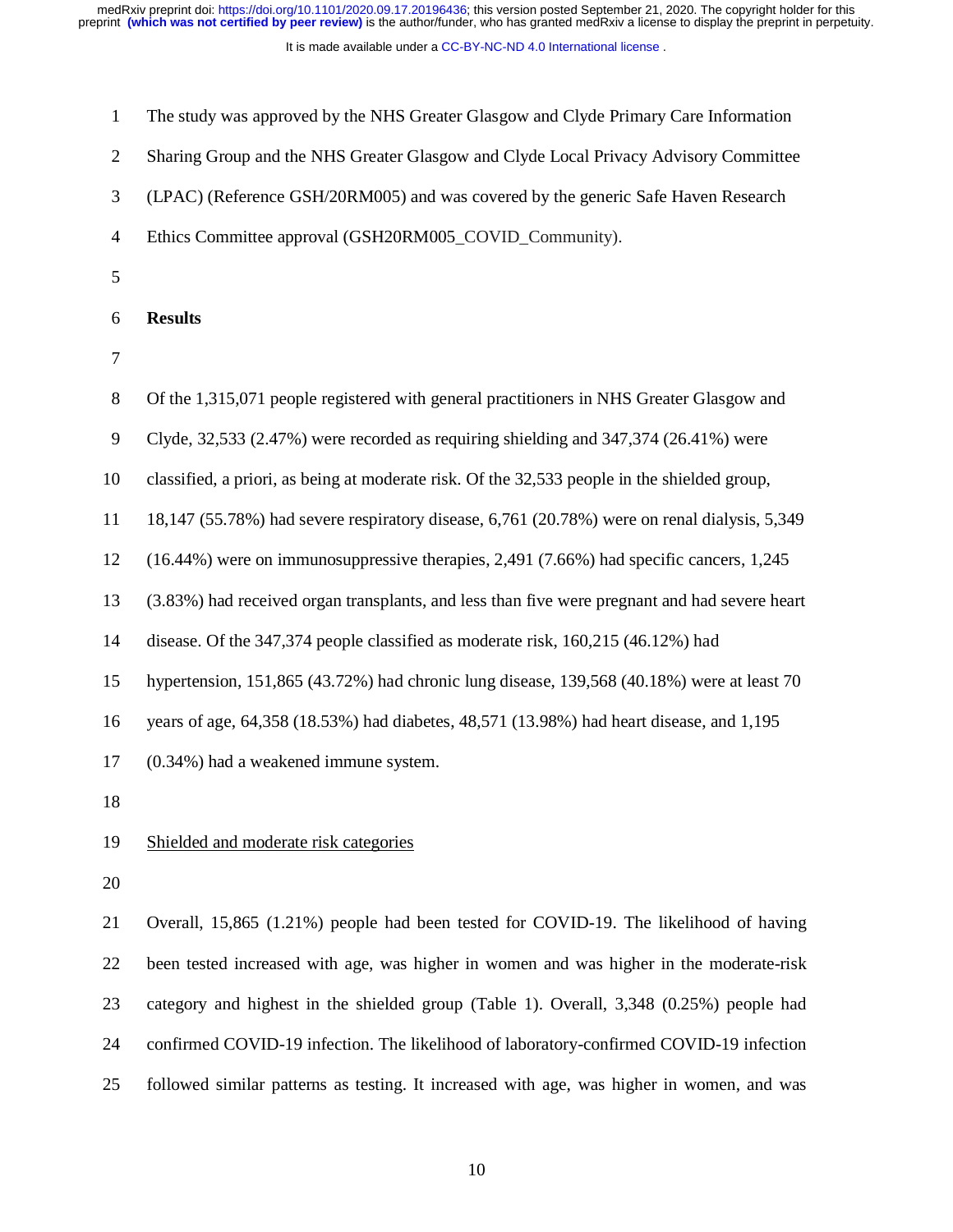It is made available under a CC-BY-NC-ND 4.0 International license.

1 highest in the shielded group and lowest in the low-risk category (Table 2). After adjustment 2 for sex and deprivation quintile, the risk of laboratory-confirmed infection remained higher in 3 the moderate-risk category and highest in the shielded group (Table 3).

4

5 Overall, 1,661 people were admitted to hospital for COVID-19. Within the general 6 population, hospitalisations increased with age but were comparable between men and 7 women (Table 2). Hospitalisations were more common in the moderate-risk category and 8 most common in the shielded group (Table 2) and remained so after adjustment for sex and 9 deprivation quintile (Table 3). Overall, 122 people were admitted to ICU wards for COVID-10 19. ICU admissions were significantly more common among people aged 45-64 years of age 11 than among older people (Table 2). Compared with the low risk category, the shielded group 12 were 18 times more likely to be hospitalised but only 4 times more likely to be admitted to 13 ICU (Table 3). Overall, 1,027 (0.08%) people died from COVID-19. Within the general 14 population, mortality increased with age but was similar in men and women (Table 2). 15 Population mortality was higher in the moderate-risk category and highest in the shielded 16 group (Table 2) and remained so after adjustment for sex and deprivation quintile (Table 3).

17

18 Among the sub-group with laboratory-confirmed (test-positive) COVID-19 infection, 1,661 19 (49.6%) were hospitalised. Hospitalisations increased with age but were comparable between 20 men and women (Table 4). The moderate-risk category was more likely to be hospitalised 21 and the shielded group most likely (Table 4) and remained so after adjustment for age and 22 deprivation quintile (Table 5). Among the sub-group with laboratory-confirmed COVID-19 23 infection, ICU admissions were more common in men and more common in people aged 45- 24 64 years than those older (Table 4). Low risk cases were more likely to be admitted to ICU 25 than those in the moderate-risk category and shielded groups (Tables  $4 \& 5$ ). Among the sub-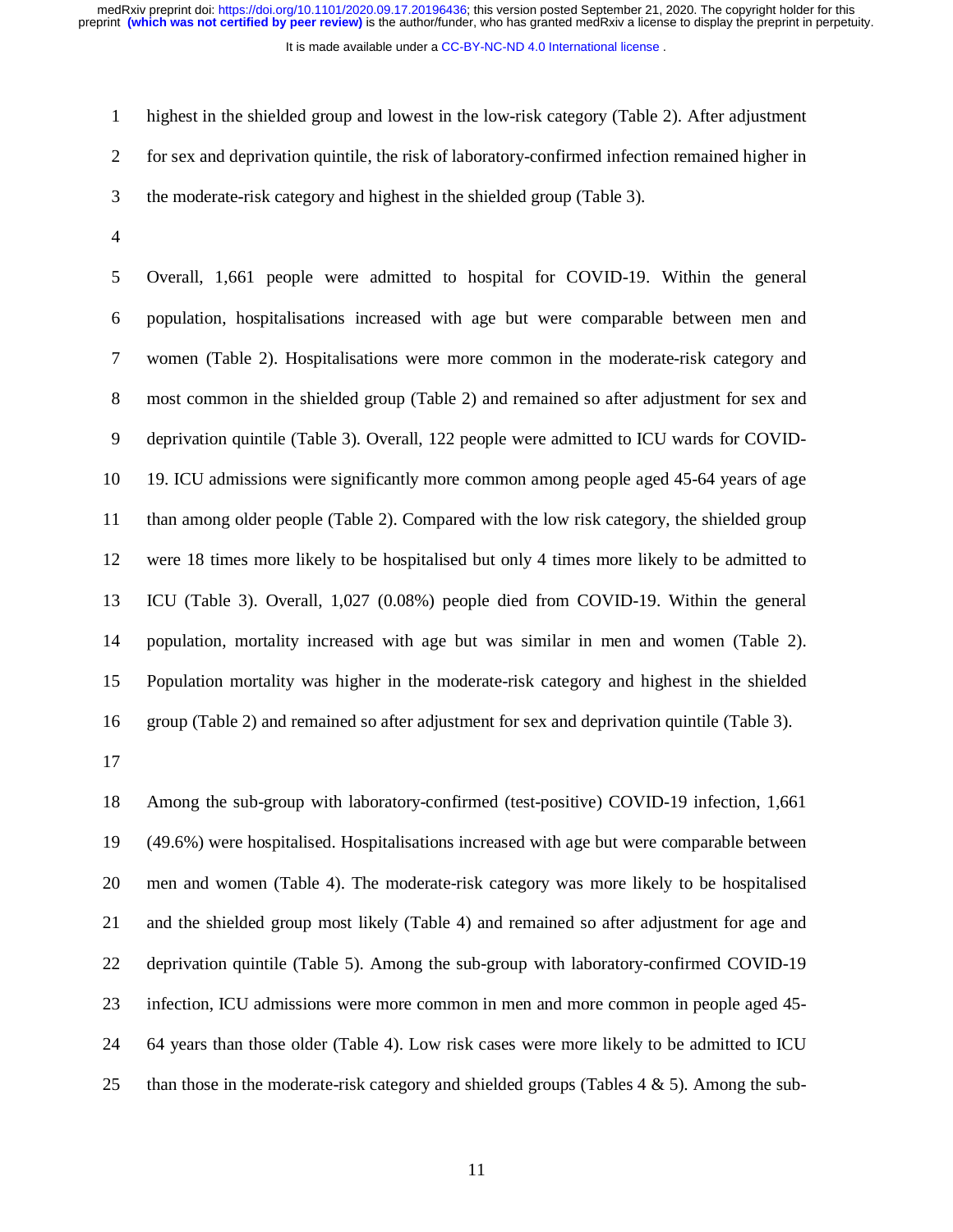It is made available under a [CC-BY-NC-ND 4.0 International license](http://creativecommons.org/licenses/by-nc-nd/4.0/) .

1 group with clinically-confirmed (test-positive or COVID-19 related death) COVID-19 2 infection, 1,027 (26.70%) died (Table 4). Case-fatality increased by age and was higher in 3 men than women. It was lowest in the low-risk category but not significantly different in the 4 moderate-risk category and shielded group (p=0.64) (Table 5).

5

6 The shielded group accounted for 8.58% of laboratory-confirmed COVID-19 infections, 7 15.45% of COVID-19 hospitalisations, 4.91% of ICU admissions and 13.38% of COVID-19 8 related deaths (Supplementary Table 2). The corresponding figures for the moderate risk 9 category were 41.22%, 61.33%, 20.78% and 75.27%. To prevent at least 80% of deaths, 10 28.8% of the population would have had to receive the current level of shielding including 11 those with five criteria currently classified as moderate risk (Supplementary Figure 1).

12

# 13 Individual risk criteria

14

15 Due to insufficient numbers, the models for individual risk criteria could not be run for 16 pregnant women with severe heart disease or for COVID-19 related ICU admission in the 17 high-risk category. All of the remaining individual risk criteria were associated with higher 18 likelihood of being tested for COVID-19 (Table 1) and higher likelihood of having 19 laboratory-confirmed infection (Table 2). They were all associated with higher risk of 20 hospitalisation, population mortality (Table 3) and case-fatality (Table 5) independent of sex 21 and deprivation quintile. Among the moderate-risk category criteria, age  $\geq 70$  years and 22 weakened immune system had risks of population mortality (Table 3) and case-fatality (Table 23 5) that were at least as high as the overall shielded group. Apart from the 0.13% of people 24 with relevant rare diseases and inborn errors of metabolism, the strongest associations were 25 observed for those aged  $\geq$ 70 years who were eight times more likely to have confirmed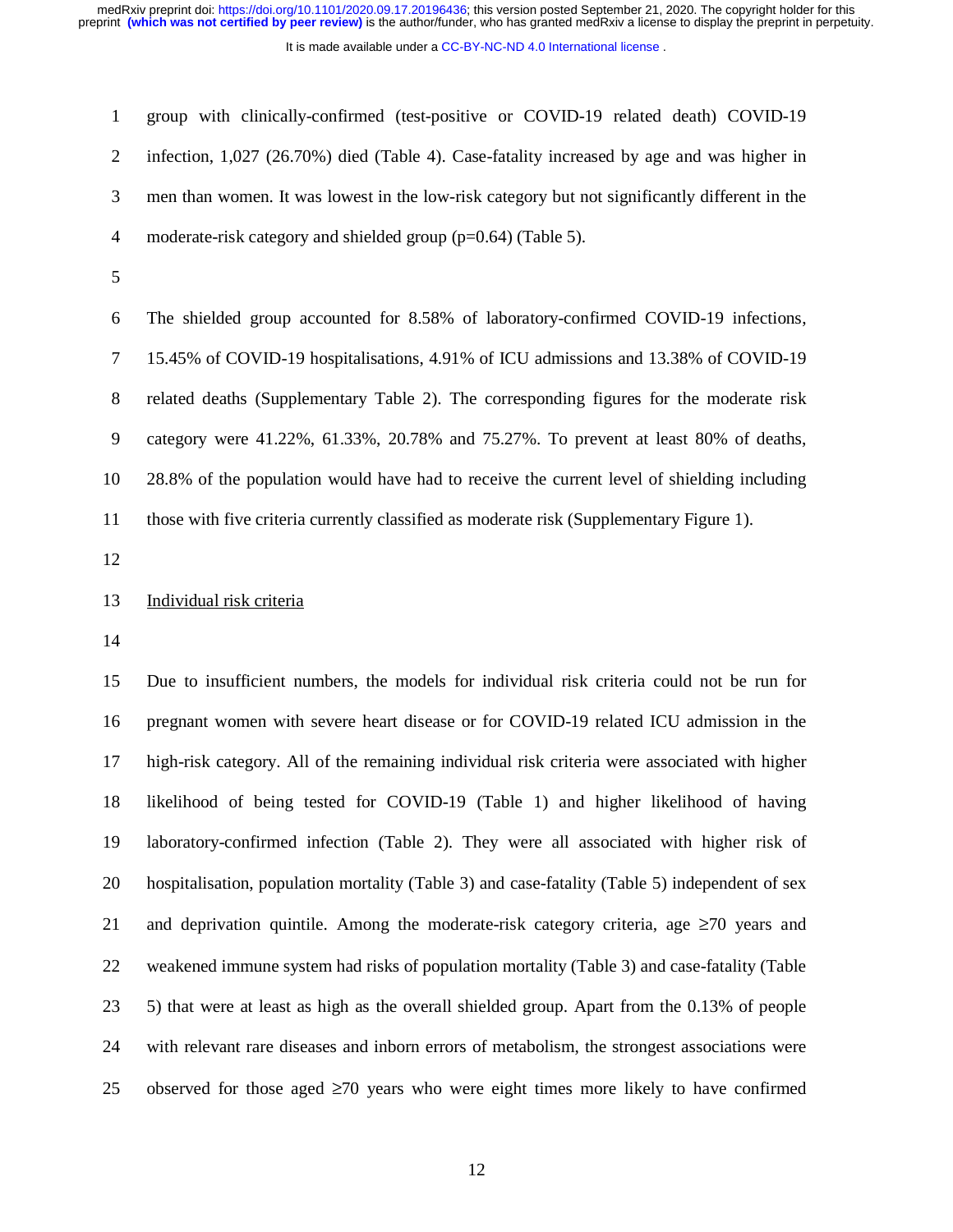It is made available under a [CC-BY-NC-ND 4.0 International license](http://creativecommons.org/licenses/by-nc-nd/4.0/) .

| $\mathbf{1}$   | infection (Table 3); seven times more likely to die following confirmation of infection (Table    |
|----------------|---------------------------------------------------------------------------------------------------|
| $\overline{2}$ | 5); and seventy four times as likely to die overall (Table 3) compared with those in low risk     |
| 3              | category. Being more than 70 years of age accounted for 17.45% of confirmed COVID-19              |
| 4              | infections, 22.90% of COVID-19 related hospitalisations, and 49.53% of COVID-19 related           |
| 5              | deaths (Supplementary Table 2). Among those admitted to hospital for COVID-19, the                |
| 6              | likelihood of being admitted to ICU was significantly lower for all of the individual risk        |
| 7              | criteria included in the moderate risk category, other than diabetes (Table 5). In particular,    |
| $8\,$          | hospitalised patients over 70 years of age were 14 times less likely to be admitted to ICU than   |
| 9              | low risk hospitalised patients (Table 5).                                                         |
| 10             |                                                                                                   |
| 11             | <b>Discussion</b>                                                                                 |
| 12             |                                                                                                   |
| 13             | The 2.47% of people who had been advised to shield were, nonetheless, eight times more            |
| 14             | likely to have confirmed infections than the low risk category, five times more likely to die     |
| 15             | following confirmed infection and 49 times more likely to die from covid-19 overall. Whilst       |
| 16             | selective testing of potential cases might explain the first outcome, it does not explain higher  |
| 17             | overall mortality which suggests that the shielding strategy has not been as effective as was     |
| 18             | hoped.                                                                                            |
| 19             |                                                                                                   |
| 20             | One quarter of the population were classified as moderate risk and not advised to shield.         |
| 21             | Nonetheless, they were four times more likely to have confirmed infections than the low risk      |
| 22             | category, five times more likely to die following confirmed infection and 26 times more           |
| 23             | likely to die overall, suggesting that consideration should be given to expanding the shielding   |
| 24             | criteria to include many currently classified as moderate risk. In particular, older age needs to |
|                |                                                                                                   |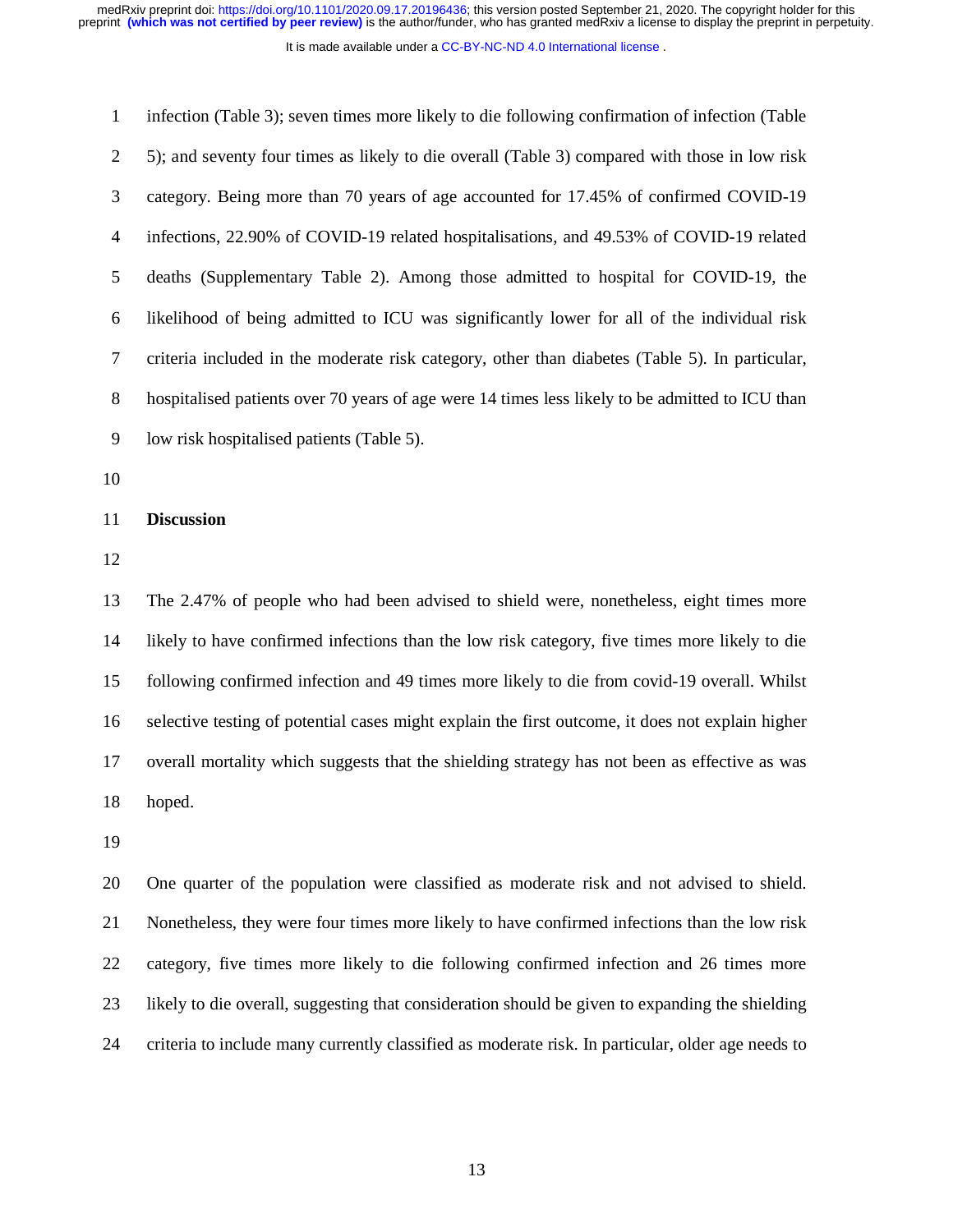It is made available under a [CC-BY-NC-ND 4.0 International license](http://creativecommons.org/licenses/by-nc-nd/4.0/) .

1 be considered since the elderly are both at high individual risk and contribute significantly to

2 population burden due to their relatively high numbers.

3

4 Paradoxically, people in the shielded and moderate risk categories were less likely to be 5 admitted to ICU following hospitalised for COVID-19 in spite of their poor prognosis. 6 Patients over 70 years were particularly unlikely to be admitted to ICU. This is likely to be 7 due to selective admission policies applied in order to avoid demand exceeding supply, as 8 experienced by some other countries. This finding reinforces the importance of prevention in 9 those with the worst prognosis.

10

# 11 Comparison with existing literature

12

13 Our finding of 26.41% percent of people satisfying the moderate risk criteria is consistent 14 with the limited existing evidence. A previous study linking English primary and secondary 15 care records on 3.9 million people reported that 20% of the population satisfied similar 16 criteria<sup>20</sup>. Similarly, a study using data from the Global Burden of Diseases Study estimated 17 that 22% of the global population are at increased risk of severe COVID-19 disease<sup>21</sup>. A USA 18 study using data from the Behavioral Risk Factor Surveillance System reported that 45.4% of 19 444,649 adults had one or more of a longer list of morbidities that may be associated with 20 higher risk from COVID-19<sup>22</sup>. Another USA study estimated that 14.2% of participants in the 21 National Health Interview Survey had more than two-fold risk and 1.6% had more than 10- 22 fold risk<sup>23</sup>.

23

24 The evidence on COVID-19 related complications among those people classified as high risk,

25 and therefore advised to shield, has mainly come from case series, expert opinions,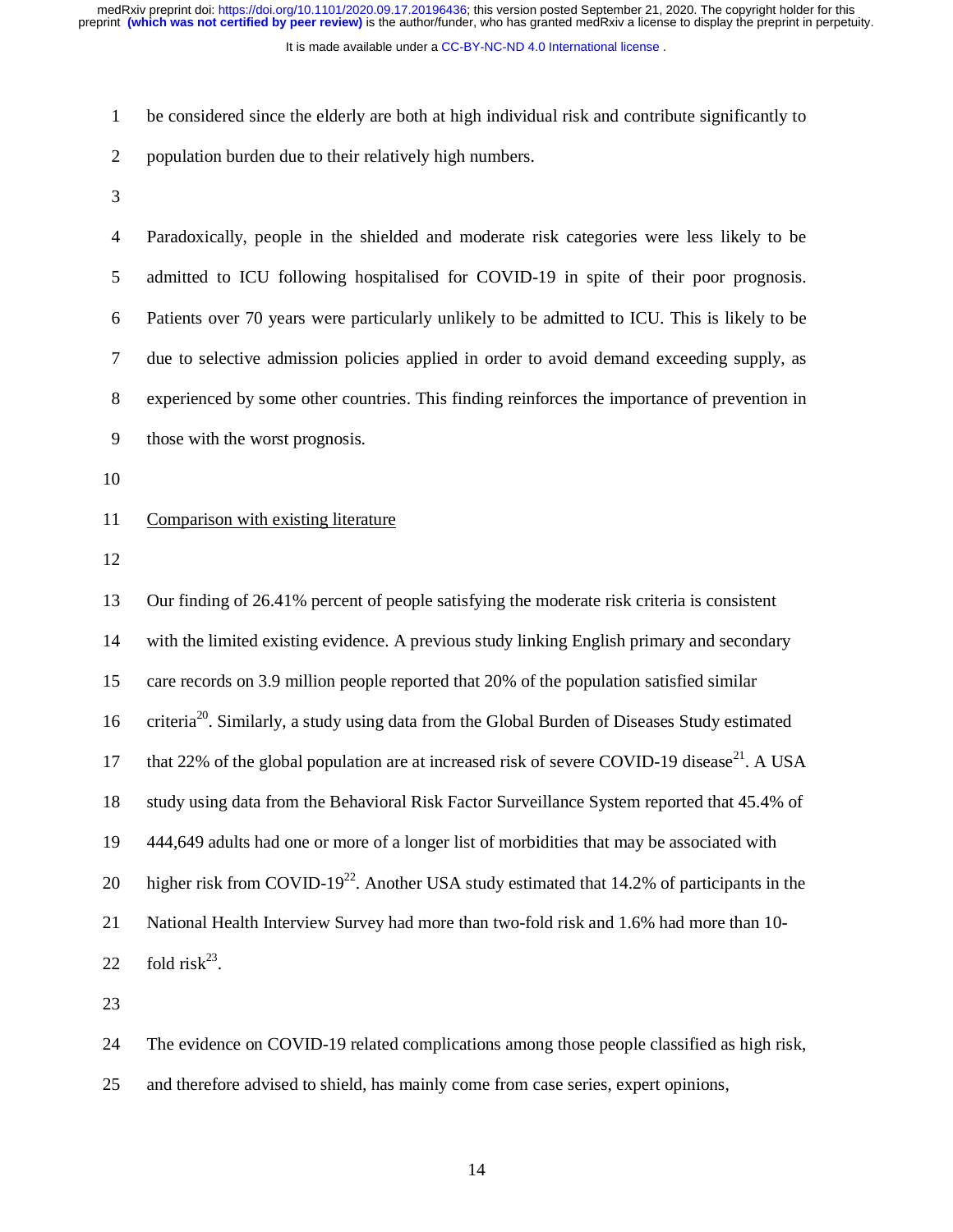It is made available under a CC-BY-NC-ND 4.0 International license.

| 1              | unpublished reports. Evidence from case reports found higher COVID-19 related                                 |
|----------------|---------------------------------------------------------------------------------------------------------------|
| 2              | complications among organ transplant recipients <sup>24,25</sup> , patients receiving active cancer           |
| 3              | treatment (chemotherapy, radiotherapy or immunotherapy) <sup>26,27</sup> , and patients with                  |
| $\overline{4}$ | haematological cancers <sup>28</sup> . Systematic review of case reports found higher COVID-19                |
| 5              | complication risk among COPD patients, but the effect of COPD severity was not                                |
| 6              | investigated <sup>29</sup> . Patients with cystic fibrosis and sickle cell disease were regarded as high risk |
| $\overline{7}$ | for COVID-19 complications based on expert opinions <sup>30,31</sup> . While pregnant women with              |
| 8              | COVID-19 were found to have higher risk of poor maternal and perinatal outcomes <sup>32,33</sup> ,            |
| 9              | outcomes were not investigated specifically for pregnant women with heart disease. There                      |
| 10             | was no evidence found for higher COVID-19 related complications for patients on various                       |
| 11             | immunosuppressants $34$ . A large community study in England found strong association                         |
| 12             | between severe asthma (hazard ratio 1.25) and COVID-19 related mortality but they did not                     |
| 13             | investigate the risk of COVID-19 infection or hospitalisation <sup>9</sup> .                                  |
|                |                                                                                                               |

14

15 In common with previous studies, we demonstrated that age was associated with one of the 16 highest relative risks of death. Additionally, we showed the large extent to which age 17 contributed to adverse outcomes at a population level with 79.14% of deaths attributable to 18 age ≥70 years. The higher mortality in the elderly was mediated in part by their higher case-19 fatality but they also had a higher incidence of infection, possibly due to transmission within 20 care homes. Their lower likelihood of being admitted to ICU once hospitalised for COVID-21 19 may have contributed to their higher case-fatality. Previous studies have reported that men 22 are at highest risk of from COVID-19.<sup>7</sup> Our study demonstrated that men are less likely than 23 women to be tested for COVID-19, less likely have confirmed infection and slightly less 24 likely to be hospitalised. They have comparable overall mortality from COVID-19, due to 25 their lower incidence, but their case-fatality is significantly higher.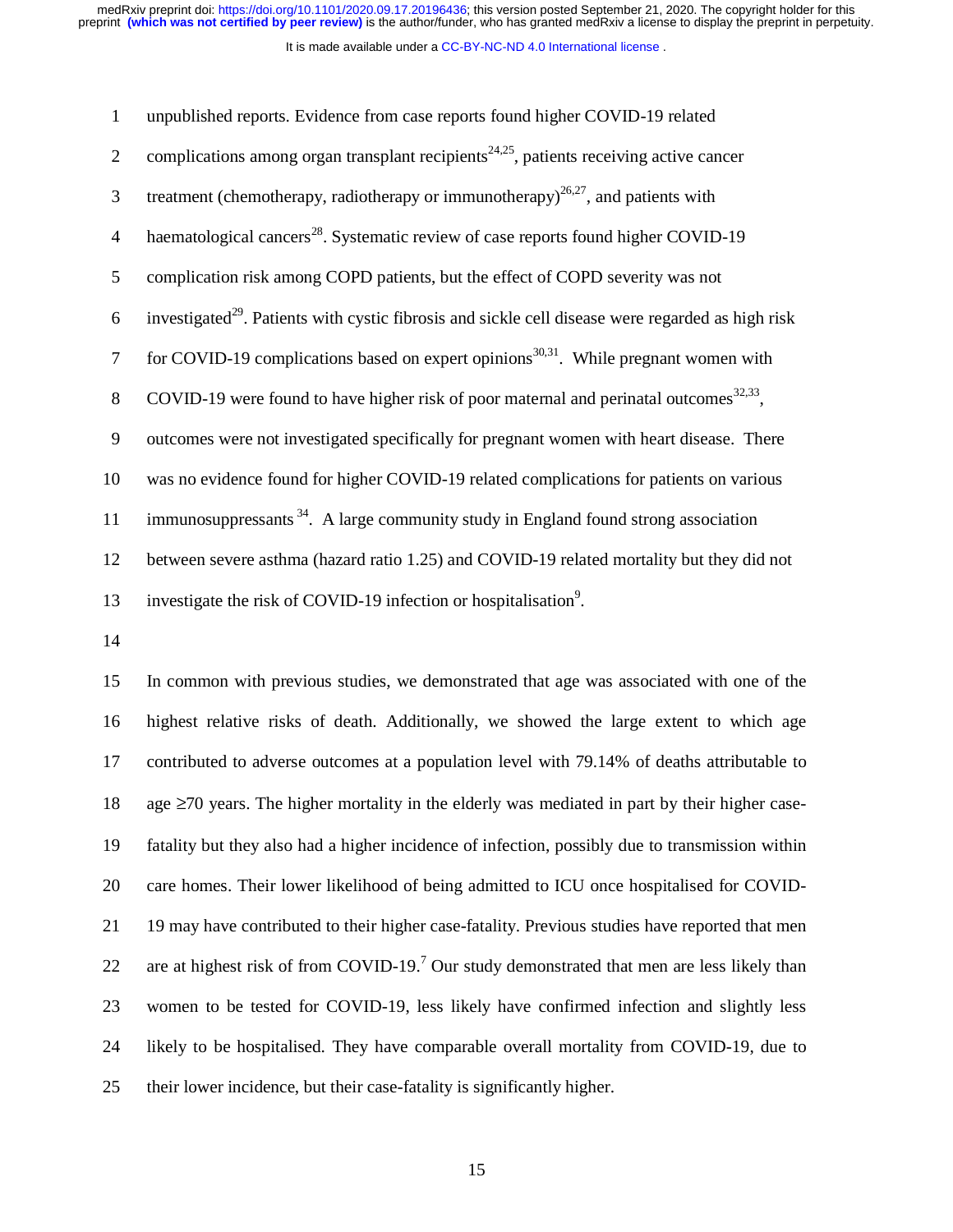It is made available under a [CC-BY-NC-ND 4.0 International license](http://creativecommons.org/licenses/by-nc-nd/4.0/) .

1

# 2 Strengths and Limitations

3

4 This study adds to the existing evidence of the possible effectiveness of a shielding strategy 5 which is currently limited to mathematical modelling of population effects based on 6 assumptions  $11-19$ . Ours was a large-scale, unselected general population study. The data 7 cover a period when shielding was in place. Linkage of primary care, laboratory, hospital and 8 death data enabled us to examine a range of COVID-19 outcomes and study a range of 9 exposure variables including the overall risk categories and their individual criteria. The 10 datasets were linked using exact, rather than probabilistic, matching. We were able to adjust 11 for potential sociodemographic confounders. The exposure data were collected prior to the 12 outcomes occurring avoiding potential reverse causation and recall or recording bias. We did 13 not have data on potential lifestyle confounding factors such as smoking and obesity, or 14 ethnicity. We did not analyse multimorbidity or other potential risk factors not currently 15 included in the high or moderate risk categories as the aim was to evaluate the current 16 strategy. The shielding and moderate-risk criteria were correct at the time of extracting data 17 but may be revised over time.

18

# 19 Implications of findings

20

21 Our findings suggest that our attempts to shield those at highest risk have not been as 22 successful as hoped, with those advised to shield experiencing higher rates of infection and 23 death. ICU provision has been successfully protected but via systematic exclusion of those 24 with worse prognosis, rather than prevention of infection in those highest at risk. For 25 shielding to be effective as a population level strategy, the current criteria would need to be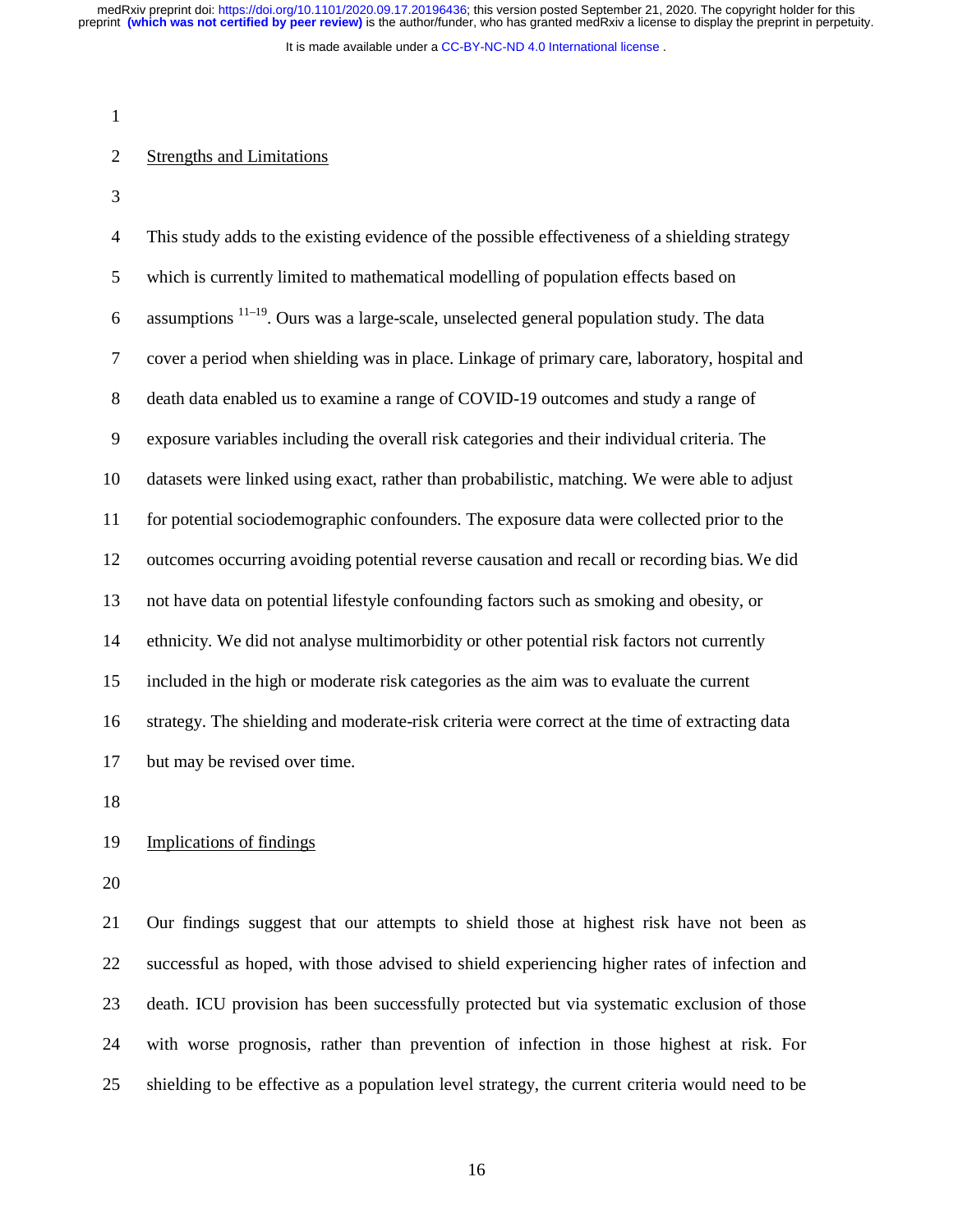It is made available under a CC-BY-NC-ND 4.0 International license.

1 expanded since three-quarters of deaths were associated with moderate risk criteria for which 2 shielding has not hitherto been recommended. In our study, more than one-quarter of the 3 general population would have needed to be effectively shielded to prevent over 80% of 4 deaths. Since this is unlikely to be acceptable at a time when governments are under pressure 5 to ease lock-down restrictions, shielding is probably best viewed as an individual-level 6 intervention to be used alongside other population-wide interventions such as physical 7 distancing, face coverings and hand hygiene.

8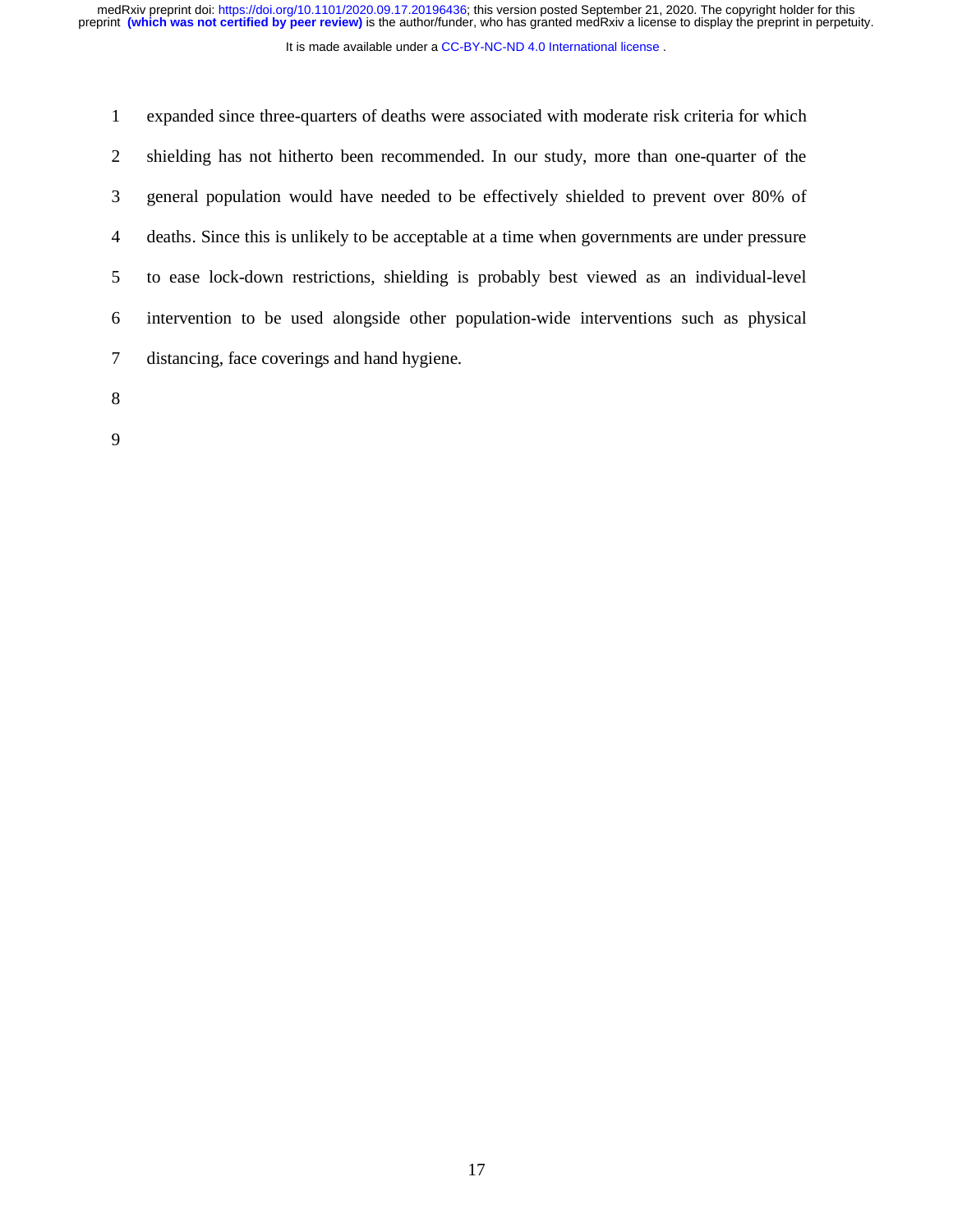It is made available under a [CC-BY-NC-ND 4.0 International license](http://creativecommons.org/licenses/by-nc-nd/4.0/) .

#### 1 **Availability of data and materials**

- 2 The dataset supporting the conclusions of this article is available in the Glasgow Safe Haven
- 3 (https://www.nhsggc.org.uk/about-us/professional-support-sites/safe-haven/services/).
- 4

#### 5 **Acknowledgements**

- 6 We are extremely grateful to the following for their support and hard work in extracting and
- 7 linking the datasets and providing access to them: Charlie Mayor (Data Safe Haven
- 8 Manager), Alison Hamilton (Safe Haven Project Manager), Jonathan Todd (Head of
- 9 Information Management), Imran Sadat (Data Manager) and Neil Hillen (Data Analyst).

10

#### 11 **Funding**

- 12 No external funding sources.
- 13

## 14 **Conflicts of interest**

15 All authors have completed the ICMJE uniform disclosure form at 16 www.icmje.org/coi\_disclosure.pdf and declare: no support from any organisation for the 17 submitted work; no financial relationships with any organisations that might have an interest 18 in the submitted work in the previous three years; no other relationships or activities that 19 could appear to have influenced the submitted work.

20

# 21 **Contributors**

22 FH and BJ contributed equally and are joint-first authors. BJ and JP conceptualised the study, 23 interpreted the data, and wrote the first draft of the manuscript. FH analysed the data and 24 wrote the first draft of the manuscript. All other authors interpreted the data and critically 25 revised the manuscript. All authors approved the final submitted version of the manuscript.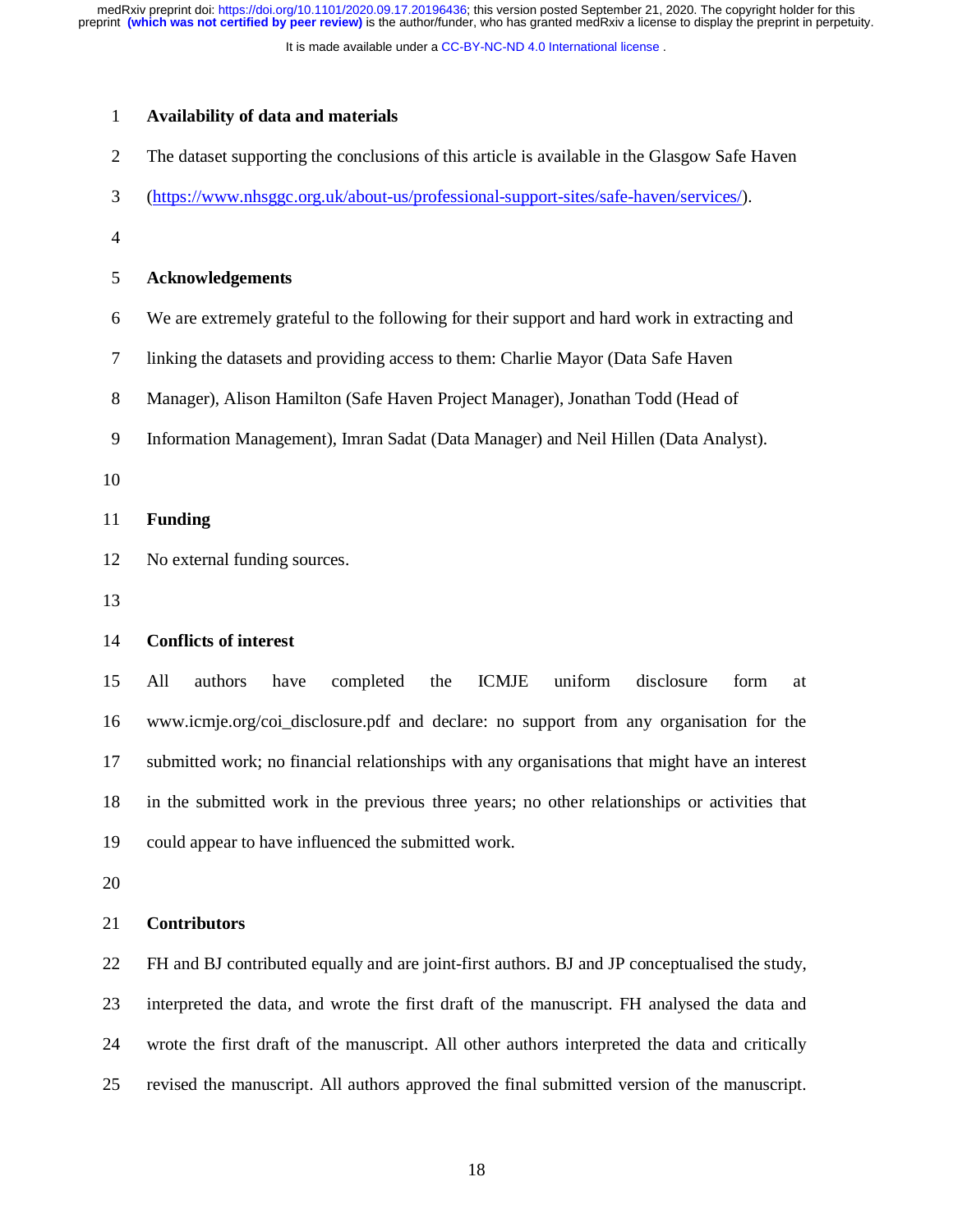It is made available under a CC-BY-NC-ND 4.0 International license.

- 1 BJ, FH, and JP serves as the guarantor of the manuscript and accepts full responsibility for
- 2 the work and/or the conduct of the study, had access to the data, and controlled the decision
- 3 to publish. The corresponding author attests that all listed authors meet authorship criteria
- 4 and that no others meeting the criteria have been omitted.
- 5 **References**
- 6 1. Willan J, King AJ, Jeffery K, Bienz N. Challenges for NHS hospitals during covid-19 7 epidemic. *BMJ*. 2020;368. doi:10.1136/BMJ.M1117
- 8 2. ACAPS. #COVID19 A global joint response.
- 9 3. Swedish Civil Contingencies Agency (MSB). National ban on visiting elderly homes.
- 10 4. Radtke T, Haile SR, Dressel H, Benden C. Recommended shielding against COVID-11 19 impacts physical activity levels in adults with cystic fibrosis. *J Cyst Fibros*. 12 Published online 2020.
- 13 5. Kemp O, Horne GA, Soutar R. The psychological impact of COVID19 on a shielding 14 high-risk cohort. *Scott Med J*. Published online 2020:0036933020951900.
- 15 6. Public Health England. Guidance on shielding and protecting people who are clinically 16 extremely vulnerable from COVID-19.
- 17 7. Lipsitch M, Swerdlow DL, Finelli L. Defining the Epidemiology of Covid-19 18 Studies Needed. *N Engl J Med*. 2020;382(13):1194-1196.
- 19 doi:10.1056/NEJMp2002125
- 20 8. Lochlainn MN, Lee KA, Sudre CH, et al. Key predictors of attending hospital with 21 COVID19: An association study from the COVID Symptom Tracker App in 2,618,948 22 individuals. *medRxiv*. Published online April 2020:2020.04.25.20079251. 23 doi:10.1101/2020.04.25.20079251
- 24 9. The OpenSAFELY, Williamson E, Walker AJ, et al. OpenSAFELY: factors associated 25 with COVID-19-related hospital death in the linked electronic health records of 17 26 million adult NHS patients. *medRxiv*. Published online May
- 27 2020:2020.05.06.20092999. doi:10.1101/2020.05.06.20092999
- 28 10. Wynants L, Van Calster B, Bonten MMJ, et al. Prediction models for diagnosis and 29 prognosis of covid-19 infection: systematic review and critical appraisal. *BMJ*. 30 2020;369:m1328. doi:10.1136/bmj.m1328
- 31 11. Vlas SJ de, Coffeng LE. A phased lift of control: a practical strategy to achieve herd 32 immunity against Covid-19 at the country level. *medRxiv*. Published online 2020. 33 doi:10.1101/2020.03.29.20046011
- 34 12. Keeling MJ, Hill E, Gorsich E, et al. Predictions of COVID-19 dynamics in the UK: 35 short-term forecasting and analysis of potential exit strategies. *medRxiv*. Published 36 online 2020. doi:10.1101/2020.05.10.20083683
- 37 13. McKeigue PM, Colhoun HM. Evaluation of "stratify and shield" as a policy option for 38 ending the COVID-19 lockdown in the UK. *medRxiv*. Published online 2020. 39 doi:10.1101/2020.04.25.20079913
- 40 14. Bunnik B Van, Woolhouse M, van Bunnik BAD. Segmentation and shielding of the 41 most vulnerable members of the population as elements of an exit strategy from 42 COVID-19 lockdown. *medrxiv*. Published online 2020.
- 43 doi:10.1101/2020.05.04.20090597
- 44 15. Weitz JS, Beckett SJ, Coenen AR, et al. Intervention Serology and Interaction 45 Substitution: Modeling the Role of "Shield Immunity" in Reducing COVID-19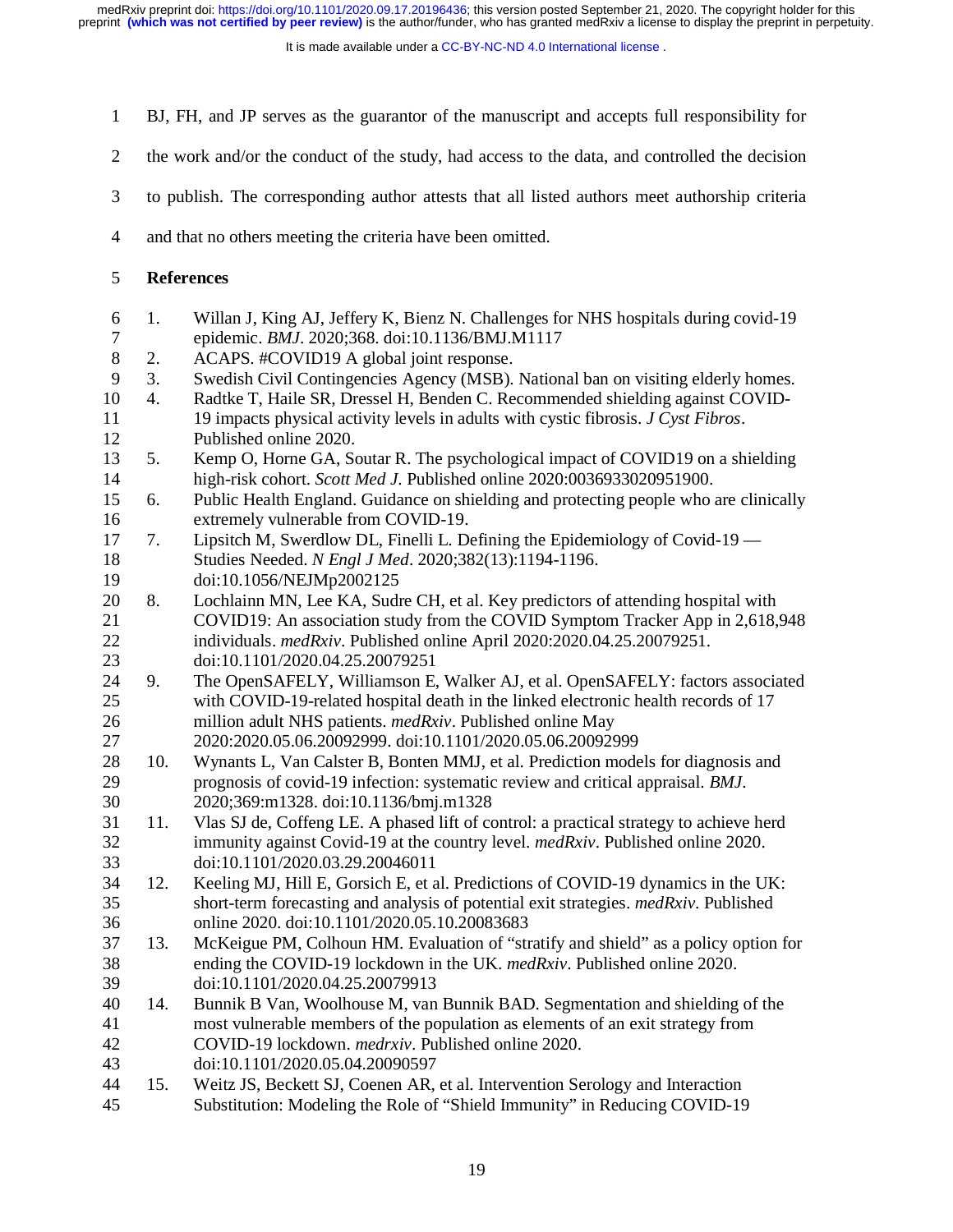| $\mathbf{1}$     |     | Epidemic Spread. medRxiv. Published online 2020. doi:10.1101/2020.04.01.20049767                                                                          |
|------------------|-----|-----------------------------------------------------------------------------------------------------------------------------------------------------------|
| $\overline{2}$   | 16. | Neufeld Z, Khataee H. Targeted adaptive isolation strategy for Covid-19 pandemic.                                                                         |
| 3                |     | medRxiv. Published online 2020. doi:10.1101/2020.03.23.20041897                                                                                           |
| $\overline{4}$   | 17. | Acemoglu D, Chernozhukov V, Werning I, Whinston M. Optimal Targeted                                                                                       |
| 5                |     | Lockdowns in a Multi-Group SIR Model.; 2020. doi:10.3386/w27102                                                                                           |
| $\boldsymbol{6}$ | 18. | Clark A, Jit M, Warren-Gash C, et al. Global, regional, and national estimates of the                                                                     |
| 7                |     | population at increased risk of severe COVID-19 due to underlying health conditions                                                                       |
| $8\,$            |     | in 2020: a modelling study. Lancet Glob Heal. Published online 2020.                                                                                      |
| 9                |     | doi:10.1016/S2214-109X(20)30264-3                                                                                                                         |
| 10               | 19. | Davies NG, Kucharski AJ, Eggo RM, et al. Effects of non-pharmaceutical                                                                                    |
| 11               |     | interventions on COVID-19 cases, deaths, and demand for hospital services in the UK:                                                                      |
| 12               |     | a modelling study. Lancet Public Heal. Published online 2020. doi:10.1016/S2468-                                                                          |
| 13               |     | 2667(20)30133-X                                                                                                                                           |
| 14               | 20. | Banerjee A, Pasea L, Harris S, et al. Estimating excess 1-year mortality associated                                                                       |
| 15               |     | with the COVID-19 pandemic according to underlying conditions and age: a                                                                                  |
| 16               |     | population-based cohort study. Lancet. Published online 2020. doi:10.1016/s0140-                                                                          |
| 17               |     | 6736(20)30854-0                                                                                                                                           |
| 18               | 21. | Clark A, Jit M, Warren-Gash C, et al. How many are at increased risk of severe                                                                            |
| 19               |     | COVID-19 disease? Rapid global, regional and national estimates for 2020. medRxiv.                                                                        |
| 20               |     | Published online 2020. doi:10.1101/2020.04.18.20064774                                                                                                    |
| 21               | 22. | Adams ML, Katz DL, Grandpre J. Population based estimates of comorbidities                                                                                |
| 22               |     | affecting risk for complications from COVID-19 in the US. medRxiv. Published online                                                                       |
| 23               |     | 2020. doi:10.1101/2020.03.30.20043919                                                                                                                     |
| 24               | 23. | Jin J, Agarwala N, Kundu P, Chatterjee N. Estimating the Size of High-risk                                                                                |
| 25               |     | Populations for COVID-19 Mortality across 442 US Cities. Published online May                                                                             |
| 26               |     | 2020. doi:10.1101/2020.05.27.20115170                                                                                                                     |
| 27               | 24. | Pereira M, Mohan S, Cohen D, et al. COVID-19 in Solid Organ Transplant Recipients:                                                                        |
| 28               |     | Initial Report From the US Epicenter. Am J Transplant. Published online 2020.                                                                             |
| 29               |     | doi:10.1111/AJT.15941                                                                                                                                     |
| 30               | 25. | Fernández-Ruiz M, Andrés A, Loinaz C, et al. COVID-19 in Solid Organ Transplant                                                                           |
| 31               |     | Recipients: A Single-Center Case Series From Spain. Am J Transplant. Published                                                                            |
| 32               |     | online 2020. doi:10.1111/AJT.15929                                                                                                                        |
| 33               | 26. | Zhang L, Zhu F, Xie L, et al. Clinical Characteristics of COVID-19-infected Cancer                                                                        |
| 34               |     | Patients: A Retrospective Case Study in Three Hospitals Within Wuhan, China. Ann                                                                          |
| 35               |     | Oncol Off J Eur Soc Med Oncol. Published online 2020.                                                                                                     |
| 36               |     | doi:10.1016/J.ANNONC.2020.03.296                                                                                                                          |
| 37               | 27. | Dai M, Liu D, Liu M, et al. Patients with cancer appear more vulnerable to SARS-                                                                          |
| 38               |     | COV-2: a multi-center study during the COVID-19 outbreak. Cancer Discov.                                                                                  |
| 39               |     | Published online April 2020. doi:10.1158/2159-8290.CD-20-0422                                                                                             |
| 40               | 28. | He W, Chen L, Chen L, et al. COVID-19 in persons with haematological cancers.                                                                             |
| 41               |     | Leukemia. Published online April 2020:1-9. doi:10.1038/s41375-020-0836-7                                                                                  |
| 42               | 29. | Yang J, Zheng Y, Gou X, et al. Prevalence of Comorbidities and Its Effects in                                                                             |
| 43               |     | Coronavirus Disease 2019 Patients: A Systematic Review and Meta-Analysis. Int J                                                                           |
| 44<br>45         |     | Infect Dis. 2020;94. doi:10.1016/J.IJID.2020.03.017                                                                                                       |
|                  | 30. | Colombo C, Burgel P-R, Gartner S, et al. Impact of COVID-19 on people with cystic                                                                         |
| 46<br>47         |     | fibrosis. Lancet Respir Med. 2020;8(5):e35-e36. doi:10.1016/S2213-2600(20)30177-6                                                                         |
| 48               | 31. | Rodriguez-Morales A, Cardona-Ospina J, Gutiérrez-Ocampo E, et al. Clinical,<br>Laboratory and Imaging Features of COVID-19: A Systematic Review and Meta- |
| 49               |     | Analysis. Travel Med Infect Dis. Published online 2020.                                                                                                   |
| 50               |     | doi:10.1016/J.TMAID.2020.101623                                                                                                                           |
|                  |     |                                                                                                                                                           |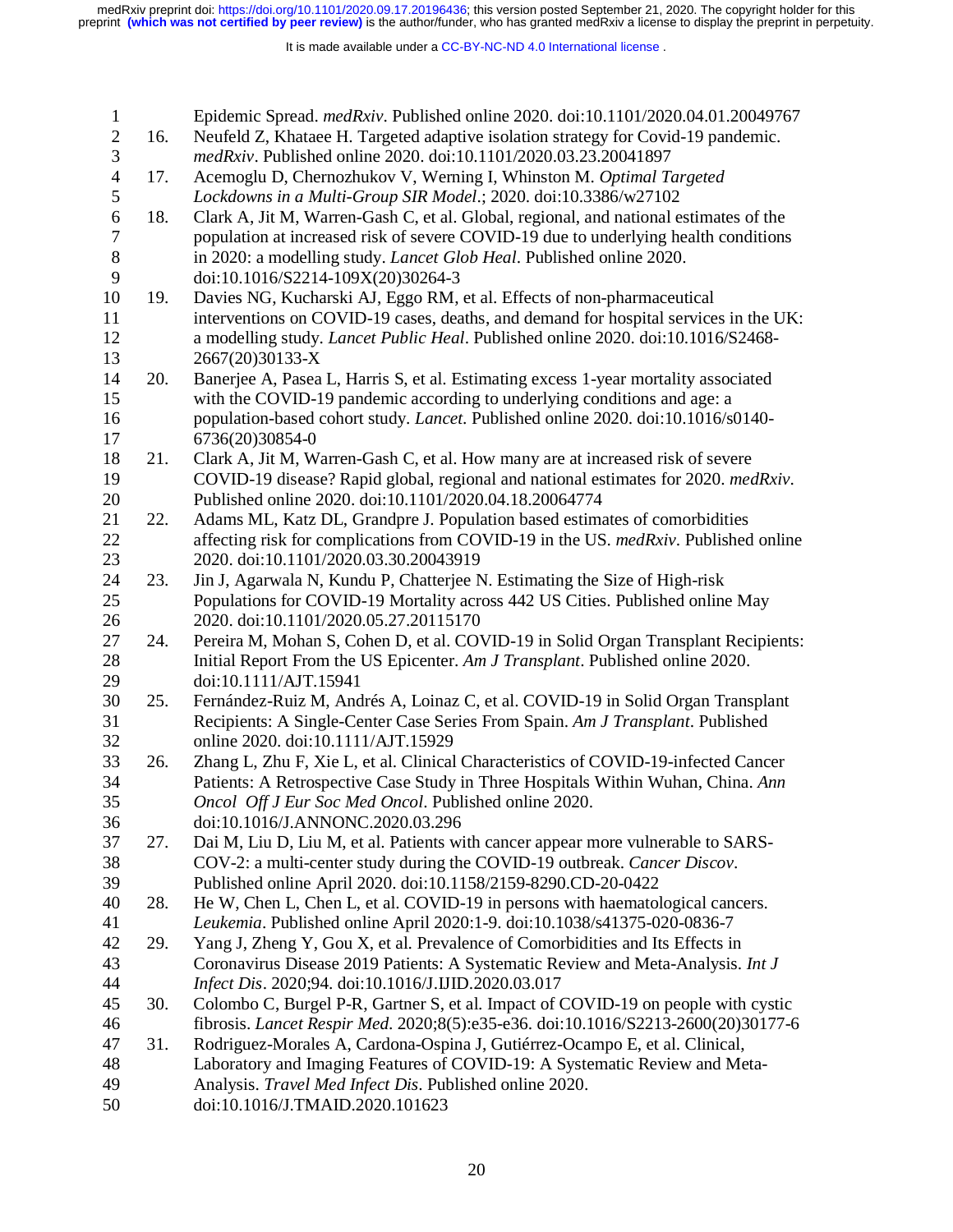|    | 32. | Di Mascio D, Khalil A, Saccone G, et al. Outcome of Coronavirus Spectrum Infections    |
|----|-----|----------------------------------------------------------------------------------------|
|    |     | (SARS, MERS, COVID 1 -19) During Pregnancy: A Systematic Review and Meta-              |
|    |     | Analysis. Am J Obstet Gynecol MFM. Published online 2020.                              |
| 4  |     | doi:10.1016/J.AJOGMF.2020.100107                                                       |
|    | 33. | Elshafeey F, Magdi R, Hindi N, et al. A Systematic Scoping Review of COVID-19          |
| 6  |     | During Pregnancy and Childbirth. <i>Int J Gynaecol Obstet</i> . Published online 2020. |
|    |     | doi:10.1002/IJGO.13182                                                                 |
| 8  | 34. | Minotti C, Tirelli F, Barbieri E, Giaquinto C, D D. How Is Immunosuppressive Status    |
| 9  |     | Affecting Children and Adults in SARS-CoV-2 Infection? A Systematic Review. J          |
| 10 |     | Infect. 2020;S0163-4453. doi:10.1016/J.JINF.2020.04.026                                |
| 11 |     |                                                                                        |
| 12 |     |                                                                                        |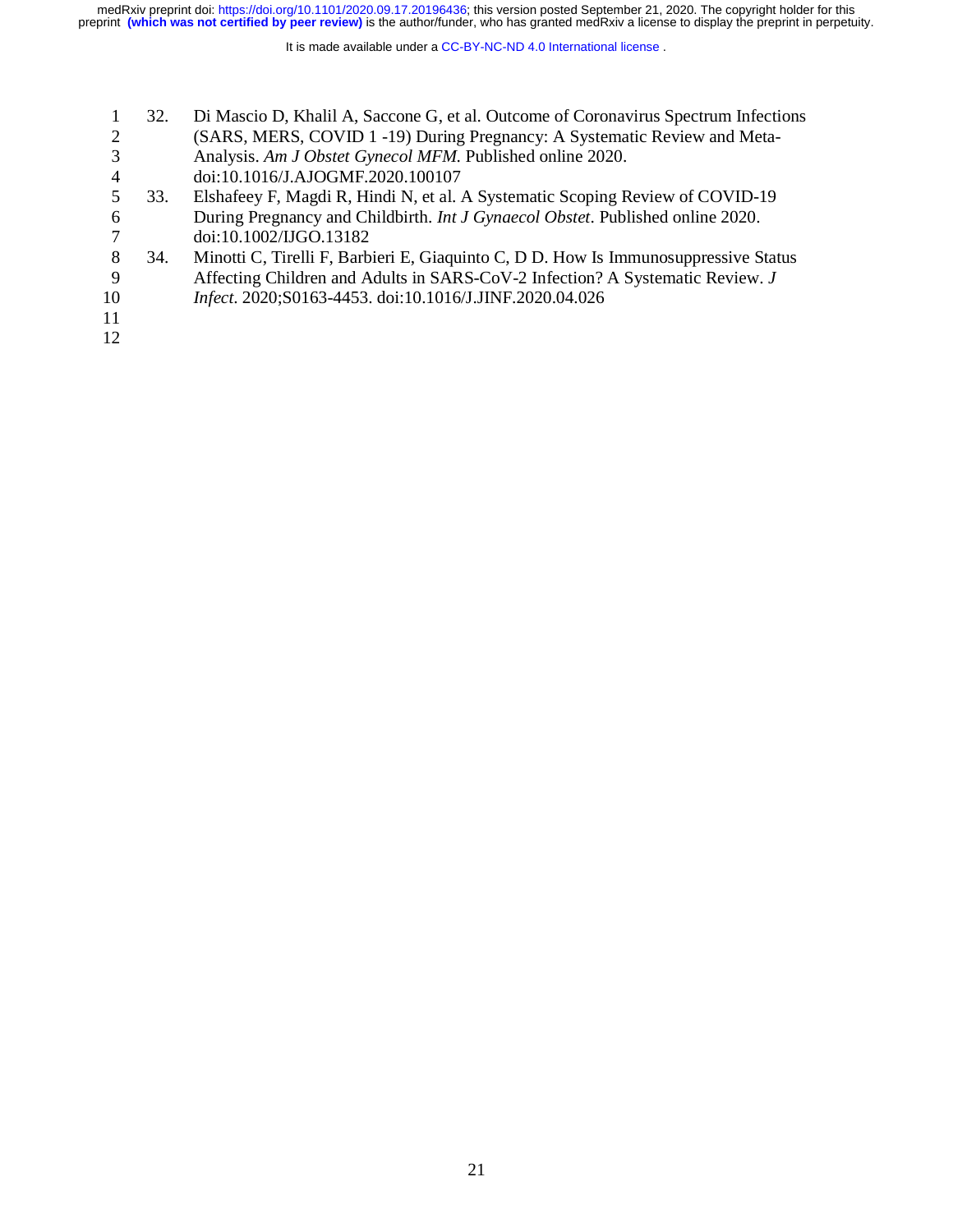It is made available under a [CC-BY-NC-ND 4.0 International license](http://creativecommons.org/licenses/by-nc-nd/4.0/) .

- 2 criteria
- 3
- 4

|                                               | <b>COVID-19 testing status</b> |                             |                |
|-----------------------------------------------|--------------------------------|-----------------------------|----------------|
|                                               |                                | <b>Tested</b>               |                |
|                                               | <b>Not tested</b>              |                             |                |
|                                               | $N=1,299,206$                  | $N=15,865$                  |                |
|                                               | $n\left(\frac{9}{6}\right)$    | $n\left(\frac{0}{0}\right)$ | P value        |
| Age group (years)                             |                                |                             | < 0.0001       |
| $0-24$                                        | 355,238 (99.49)                | 1,822(0.51)                 |                |
| $25 - 44$                                     | 410,408 (99.22)                | 3,247 (0.78)                |                |
| $45 - 64$                                     | 340,268 (98.65)                | 4,660(1.35)                 |                |
| $\geq 65$                                     | 193,292 (96.92)                | 6,136(3.08)                 |                |
|                                               |                                |                             |                |
| <b>Sex</b>                                    |                                |                             | < 0.0001       |
| Male                                          | 654,041 (99.01)                | 6,569(0.99)                 |                |
| Female                                        | 645,165 (98.58)                | 9,296 (1.42)                |                |
|                                               |                                |                             |                |
| Deprivation quintile                          |                                |                             | < 0.0001       |
| 1 (most deprived)                             | 461,672 (98.67)                | 6,211(1.33)                 |                |
| $\overline{2}$                                | 230,402 (98.75)                | 2,921 (1.25)                |                |
| $\overline{3}$                                | 194,702 (98.90)                | 2,175(1.10)                 |                |
| 4                                             | 173,456 (98.93)                | 1,883(1.07)                 |                |
| 5 (most affluent)                             | 238,974 (98.89)                | 2,675(1.11)                 |                |
|                                               |                                |                             |                |
| Risk category                                 |                                |                             | < 0.0001       |
| Low                                           | 928,397 (99.28)                | 6,767(0.72)                 |                |
| Moderate                                      | 340,473 (98.01)                | 6,901 (1.99)                |                |
| Shielded                                      | 30,336 (93.25)                 | 2,197(6.75)                 |                |
|                                               |                                |                             |                |
| Moderate risk criteria                        |                                |                             |                |
| Chronic respiratory disease                   | 149,325 (98.33)                | 2,540(1.67)                 | < 0.0001       |
| Heart disease                                 | 46,728 (96.21)                 | 1,843 (3.79)                | < 0.0001       |
| Hypertension                                  | 156,286 (97.55)                | 3,929 (2.45)                | < 0.0001       |
| <b>Diabetes</b>                               | 62,482 (97.09)                 | 1,876(2.91)                 | < 0.0001       |
| Weakened immune system                        | 1,140 (95.40)                  | 55 (4.60)                   | < 0.0001       |
| $\geq$ 70 years of age                        | 134,305 (96.23)                | 5,263 (3.77)                | < 0.0001       |
|                                               |                                |                             |                |
| Shielded criteria                             |                                |                             |                |
| Severe respiratory disease                    | 17,146 (94.48)                 | 1,001(5.52)                 | < 0.0001       |
| Specific cancers                              | 2,075 (83.30)                  | 416 (16.70)                 | < 0.0001       |
| Pregnant with severe heart disease            | $<$ 5                          | $\theta$                    | $\overline{a}$ |
| Immunosuppressive therapy                     | 5,028 (94.00)                  | 321 (6.00)                  | < 0.0001       |
| Solid organ transplant                        | 1,149 (92.29)                  | 96 (7.71)                   | < 0.0001       |
| Rare diseases and inborn errors of metabolism | 1,623(91.95)                   | 142(8.05)                   | < 0.0001       |
| Renal dialysis                                | 6,216 (91.94)                  | 545 (8.06)                  | < 0.0001       |
|                                               |                                |                             |                |

 $\frac{5}{6}$ 

N number

<sup>1</sup> **Table 1.** COVID-19 testing status by sociodemographic characteristics, risk category and risk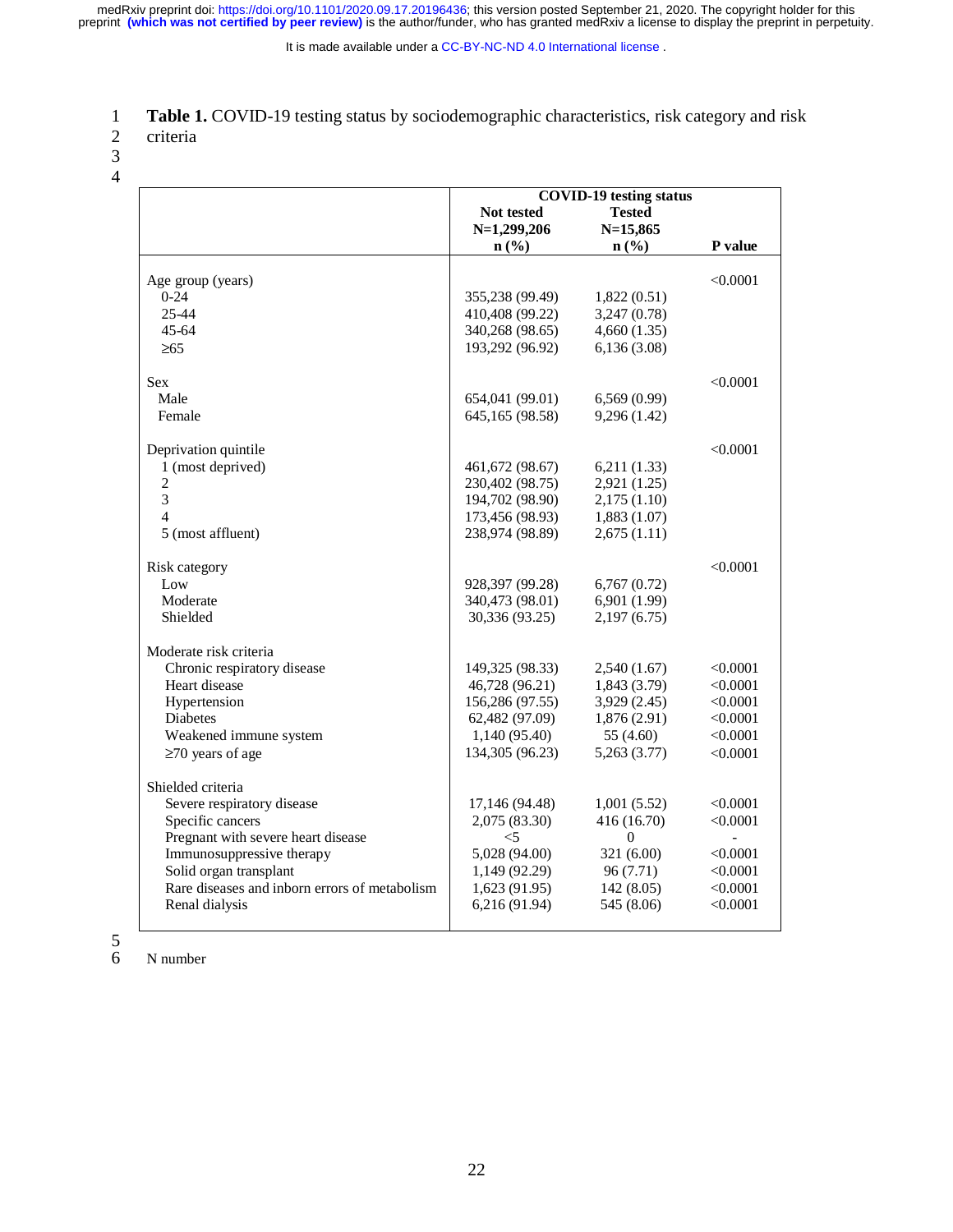|                                | <b>Confirmed COVID-19 infection</b> |                                 | <b>COVID-19</b> hospitalisation |                             |                             | <b>COVID-19 ICU</b> admission |                             |                 | <b>COVID-19 mortality</b> |                             |                             |                              |
|--------------------------------|-------------------------------------|---------------------------------|---------------------------------|-----------------------------|-----------------------------|-------------------------------|-----------------------------|-----------------|---------------------------|-----------------------------|-----------------------------|------------------------------|
|                                | Negative test/<br>Not tested        | <b>Positive test</b>            | P-value                         | Not admitted                | <b>Admitted</b>             | <b>P-value</b>                | <b>Not admitted</b>         | <b>Admitted</b> | P-value                   | Alive                       | <b>Dead</b>                 | P-value                      |
|                                | $N=1,311,723$                       | $N = 3,348$<br>$\mathbf{n}(\%)$ |                                 | $N=1,313,410$               | $N=1,661$                   |                               | $N=1,314,949$               | $N = 122$       |                           | $N=1,314,044$               | $N=1,027$                   |                              |
|                                | n(%                                 |                                 | < 0.0001                        | $n\left(\frac{0}{0}\right)$ | $n\left(\frac{0}{0}\right)$ | < 0.0001                      | $n\left(\frac{0}{0}\right)$ | n(%             | 0.0005                    | $n\left(\frac{9}{6}\right)$ | $n\left(\frac{9}{6}\right)$ | $\sqrt{0.0001}$              |
| Age group (years)<br>$0 - 24$  | 356,944 (99.97)                     | 116(0.03)                       |                                 | 357,041 (99.99)             | 19(0.01)                    |                               | 357,060 (100.00)            | $\Omega$        |                           | 357,060 (100.00)            | 0(0.00)                     |                              |
| 25-44                          | 413,123 (99.87)                     | 532(0.13)                       |                                 | 413,532 (99.97)             | 123(0.03)                   |                               | 413,643 (100.00)            | 12(0.00)        |                           | 413,647 (100.00)            | 8(0.00)                     |                              |
| 45-64                          | 343,856 (99.69)                     | 1,072(0.31)                     |                                 | 344,409 (99.85)             | 519(0.15)                   |                               | 344,846 (99.98)             | 82 (0.02)       |                           | 344,838 (99.97)             | 90(0.03)                    | <b>ade</b>                   |
| $\geq 65$                      | 197,800 (99.18)                     | 1,628(0.82)                     |                                 | 198,428 (99.50)             | 1,000(0.50)                 |                               | 199,400 (99.99)             | 28(0.01)        |                           | 198,499 (99.53)             | 929 (0.47)                  | ava                          |
| Sex                            |                                     |                                 |                                 |                             |                             |                               |                             |                 |                           |                             |                             |                              |
| Male                           | 659,203 (99.79)                     | 1,407(0.21)                     | < 0.0001                        | 659,781 (99.87)             | 829 (0.13)                  | 0.81                          | 660,525 (99.99)             | 85 (0.01)       | < 0.0001                  | 660,092 (99.92)             | 518 (0.08)                  | 0.92                         |
| Female                         | 652,250 (99.70)                     | 1,941(0.30)                     |                                 | 659,369 (99.87)             | 832 (0.13)                  |                               | 660,908 (99.99)             | 37(0.01)        |                           | 653,952 (99.92)             | 509 (0.08)                  |                              |
| Deprivation quintile           |                                     |                                 | 0.0002                          |                             |                             | < 0.0001                      |                             |                 | 0.18                      |                             |                             | $< 0.0001$ <sub>2</sub>      |
| 1 (most deprived)              | 466,582 (99.72)                     | 1,301(0.28)                     |                                 | 467,146 (99.84)             | 737(0.16)                   |                               | 467,832 (99.99)             | 51(0.01)        |                           | 467,442 (99.91)             | 441 (0.09)                  |                              |
| 2                              | 232,710 (99.74)                     | 613(0.26)                       |                                 | 233,041 (99.88)             | 282(0.12)                   |                               | 233,302 (99.99)             | 21(0.01)        |                           | 233,181 (99.94)             | 142(0.06)                   | $\omega$                     |
| 3                              | 196,416 (99.77)                     | 461(0.23)                       |                                 | 196,651 (99.89)             | 226(0.11)                   |                               | 196,854 (99.99)             | 23(0.01)        |                           | 196,724 (99.92)             | 153 (0.08)                  |                              |
|                                | 174,939 (99.77)                     | 400(0.23)                       |                                 | 175,143 (99.89)             | 196(0.11)                   |                               | 175,329 (99.99)             | 10(0.01)        |                           | 175,209 (99.93)             | 130(0.07)                   | CC-BY-                       |
| 5 (most affluent)              | 241,076 (99.76)                     | 573 (0.24)                      |                                 | 241,429 (99.91)             | 220(0.09)                   |                               | 241,632 (99.99)             | 17(0.01)        |                           | 241,488 (99.93)             | 161(0.07)                   |                              |
| Risk category                  |                                     |                                 | < 0.0001                        |                             |                             | < 0.0001                      |                             |                 | < 0.0001                  |                             |                             | $< 0.0001$ $\sum$            |
| Low                            | 933,977 (99.87)                     | 1,187(0.13)                     |                                 | 934,768 (99.96)             | 396 (0.04)                  |                               | 935,099 (99.99)             | 65(0.01)        |                           | 935,081 (99.99)             | 83 (0.01)                   |                              |
| Moderate                       | 345,552 (99.48)                     | 1,822(0.52)                     |                                 | 346,372 (99.71)             | 1,002(0.29)                 |                               | 347,325 (99.99)             | 49 (0.01)       |                           | 346,572 (99.77)             | 802(0.23)                   | 증                            |
| Shielded                       | 32,194 (98.96)                      | 339 (1.04)                      |                                 | 32,270 (99.19)              | 263(0.81)                   |                               | 32,525 (99.98)              | 8(0.02)         |                           | 32,391 (99.56)              | 142(0.44)                   | 4.0                          |
| Moderate risk criteria         |                                     |                                 |                                 |                             |                             |                               |                             |                 |                           |                             |                             |                              |
| Chronic respiratory disease    | 151,414 (99.70)                     | 451 (0.30)                      | 0.0005                          | 151,618 (99.84)             | 247(0.16)                   | < 0.0001                      | 151,853 (99.99)             | 12(0.01)        | 0.65                      | 151,812 (99.97)             | 53(0.03)                    | $<$ 0.0001 $\overline{\Phi}$ |
| Heart disease                  | 48,176 (99.19)                      | 395 (0.81)                      | < 0.0001                        | 48,325 (99.49)              | 246(0.51)                   | < 0.0001                      | 48,564 (99.99)              | 7(0.01)         | 0.34                      | 48,456 (99.76)              | 115(0.24)                   | < 0.0001                     |
| Hypertension                   | 159,267 (99.41)                     | 948 (0.59)                      | < 0.0001                        | 159,670 (99.66)             | 545 (0.34)                  | < 0.0001                      | 160,189 (99.98)             | 26(0.02)        | 0.003                     | 159,991 (99.86)             | 224(0.14)                   | < 0.0001                     |
| Diabetes                       | 63,903 (99.29)                      | 455(0.71)                       | < 0.0001                        | 64,063 (99.54)              | 295(0.46)                   | < 0.0001                      | 64,335 (99.96)              | 23(0.04)        | < 0.0001                  | 64,263 (99.85)              | 95(0.15)                    | < 0.0001                     |
| Weakened immune system         | 1,183 (99.00)                       | 12(1.00)                        | < 0.0001                        | 1,185(99.16)                | 10(0.84)                    | < 0.0001                      | 1,195 (100.00)              | 0(0.00)         |                           | 1,189 (99.50)               | 6(0.50)                     | < 0.0001                     |
| $\geq$ 70 years of age         | 138,115 (98.96)                     | 1,453(1.04)                     | < 0.0001                        | 138,701 (99.38)             | 867(0.62)                   | < 0.0001                      | 139,560 (99.99)             | 8(0.01)         | 0.19                      | 138,690 (99.37)             | 878 (0.63)                  | < 0.0001                     |
| Shielded group                 |                                     |                                 |                                 |                             |                             |                               |                             |                 |                           |                             |                             |                              |
| Severe respiratory disease     | 17,981 (99.09)                      | 166(0.91)                       | < 0.0001                        | 18,012 (99.26)              | 135(0.74)                   | < 0.0001                      | 18,146 (99.99)              | $<$ 5           |                           | 18,059 (99.52)              | 88 (0.48)                   | < 0.0001                     |
| Specific cancers               | 2,452 (98.43)                       | 39(1.57)                        | < 0.0001                        | 2,462 (98.84)               | 29(1.16)                    | < 0.0001                      | 2,491 (100.00)              | $\Omega$        |                           | 2,475 (99.36)               | 16(0.64)                    | < 0.0001                     |
| Pregnant, severe heart disease | $<$ 5                               | $\Omega$                        |                                 | $\leq$ 5                    | $\Omega$                    |                               | $<$ 5                       | $\mathbf{0}$    |                           | $\leq$                      | 0(0.00)                     |                              |
| Immunosuppressive therapy      | 5,285 (98.80)                       | 64(1.20)                        | < 0.0001                        | 5,299 (99.07)               | 50(0.93)                    | < 0.0001                      | 5,346 (99.94)               | $<$ 5           |                           | 5,324 (99.53)               | 25(0.47)                    | < 0.0001                     |
| Solid organ transplant         | 1,228 (98.63)                       | 17(1.37)                        | < 0.0001                        | 1,230 (98.80)               | 15(1.20)                    | < 0.0001                      | 1,244 (99.92)               | $<$ 5           |                           | 1,238 (99.44)               | 7(0.56)                     | < 0.0001                     |
| Rare diseases and IEM          | 1,729 (97.96)                       | 36(2.04)                        | < 0.0001                        | 1,741 (98.64)               | 24(1.36)                    | < 0.0001                      | 1,764 (99.94)               | $\leq$          | $\sim$                    | 1,744 (98.81)               | 21(1.19)                    | < 0.0001                     |
| Renal dialysis                 | 6,684 (98.86)                       | 77(1.14)                        | < 0.0001                        | 6,704(99.16)                | 57 (0.84)                   | < 0.0001                      | 6,758 (99.96)               | $\leq$ 5        |                           | 6,749 (99.82)               | 12(0.18)                    | 0.007                        |

**Table 2.** Crude, population-level COVID-19 outcomes by sociodemographic characteristics, risk category and risk criteria

N number; IEM inborn errors of metabolism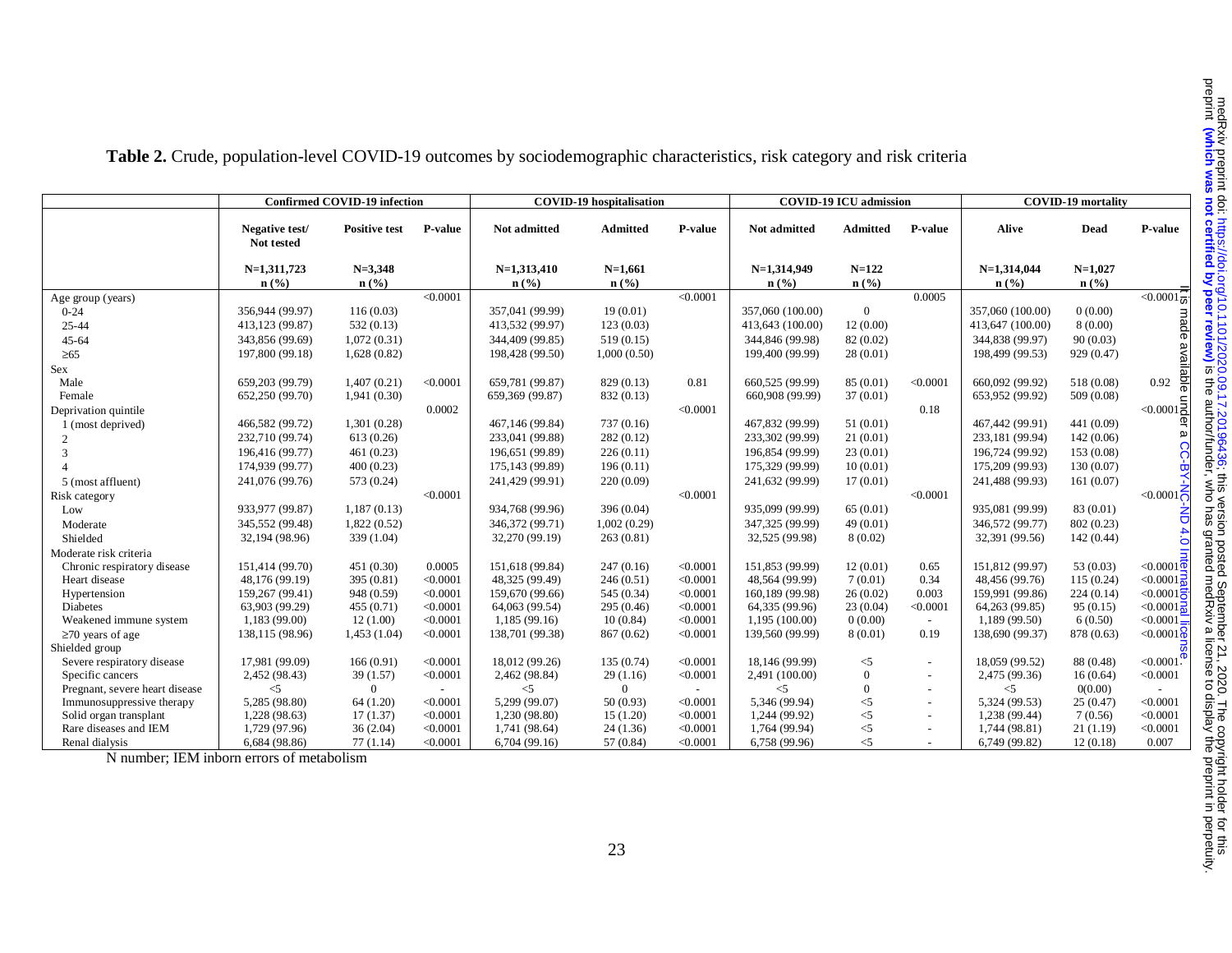|                             | <b>Confirmed COVID-19 infection</b> |                | <b>COVID-19</b> hospitalisation |          | <b>COVID-19 ICU</b> admission |                          | <b>COVID-19 mortality</b> |                |
|-----------------------------|-------------------------------------|----------------|---------------------------------|----------|-------------------------------|--------------------------|---------------------------|----------------|
|                             | <b>RR (95% CI)</b>                  | <b>P-value</b> | <b>RR (95% CI)</b>              | P-value  | <b>RR (95% CI)</b>            | <b>P-value</b>           | <b>RR (95% CI)</b>        | <b>P-value</b> |
| Low                         | 1 (Reference)                       |                | 1 (Reference)                   |          | 1 (Reference)                 |                          | 1 (Reference)             |                |
| <b>Moderate</b>             |                                     |                |                                 |          |                               |                          |                           |                |
| Overall                     | $4.11(3.82 - 4.42)$                 | < 0.0001       | $6.82(6.07-7.66)$               | < 0.0001 | $2.06(1.42-2.98)$             | 0.0001                   | 26.10 (20.89-32.60)       | 0.0001         |
| Chronic respiratory disease | $2.31(2.07 - 2.57)$                 | < 0.0001       | $3.80(3.24-4.45)$               | < 0.0001 | $1.15(0.62 - 2.14)$           | 0.65                     | $3.92(2.80-5.50)$         | 0.0001         |
| Heart disease               | $6.54(5.84-7.33)$                   | < 0.0001       | 11.75 (10.02-13.77)             | < 0.0001 | $1.92(0.88-4.19)$             | 0.1                      | 26.30 (19.92-34.74)       | 0.0001         |
| Hypertension                | $4.61(4.23-5.02)$                   | < 0.0001       | $8.09(7.11-9.20)$               | < 0.0001 | $2.44(1.55-3.84)$             | 0.0001                   | 15.87 (12.38-20.35)       | 0.0001         |
| Diabetes                    | $5.61(5.03-6.24)$                   | < 0.0001       | 10.6 (9.12-12.32)               | < 0.0001 | 4.89 (3.04-7.88)              | < 0.0001                 | 16.42 (12.29-21.93)       | 0.0001         |
| Weakened immune system      | 7.81 (4.44-13.76)                   | < 0.0001       | 19.82 (10.60-37.07)             | < 0.0001 |                               |                          | 56.85 (25.14-128.55)      | 0.0001         |
| $\geq$ 70 years of age      | 8.10 (7.50-8.74)                    | < 0.0001       | 15.12 (13.42-17.03)             | < 0.0001 | $0.90(0.43-1.86)$             | 0.77                     | 73.85 (59.45-91.75)       | 0.0001         |
| <b>Shielded</b>             |                                     |                |                                 |          |                               |                          |                           |                |
| Overall                     | 7.91 (7.01-8.92)                    | < 0.0001       | 18.47 (15.79-21.59)             | < 0.0001 | $3.67(1.76-7.65)$             | 0.0005                   | 48.64 (37.23-63.56)       | 0.0001         |
| Severe respiratory disease  | $6.82(5.79-8.02)$                   | < 0.0001       | 16.59 (13.63-20.19)             | < 0.0001 |                               | $\sim$                   | 53.52 (39.77-72.02)       | 0.0001         |
| Specific cancers            | $12.16(8.85 - 16.70)$               | < 0.0001       | 27.49 (18.87-40.04)             | < 0.0001 |                               | $\overline{\phantom{a}}$ | 72.55 (42.83-122.88)      | 0.0001         |
| Immunosuppressive therapy   | 9.28 (7.23-11.92)                   | < 0.0001       | 22.08 (16.47-29.61)             | < 0.0001 |                               | $\sim$                   | 52.86 (34.03-82.11)       | 0.0001         |
| Solid organ transplant      | 10.98 (6.82-17.67)                  | < 0.0001       | 28.18 (16.85-47.12)             | < 0.0001 |                               | $\sim$                   | 63.06 (29.50-134.80)      | 0.0001         |
| Rare diseases and IEM       | 15.95 (11.47-22.18)                 | < 0.0001       | 31.77 (21.06-47.91)             | < 0.0001 |                               | $\sim$                   | 133.80 (83.50-214.41)     | 0.0001         |
| Renal dialysis              | 8.76 (6.97-11.02)                   | < 0.0001       | 19.66 (14.90-25.94)             | < 0.0001 | $\overline{\phantom{a}}$      | $\sim$                   | 20.03 (11.04-36.36)       | 0.0001         |

| Table 3. Associations* between risk categories and risk criteria and population-level COVID-19 outcomes |  |  |  |  |  |  |  |
|---------------------------------------------------------------------------------------------------------|--|--|--|--|--|--|--|
|---------------------------------------------------------------------------------------------------------|--|--|--|--|--|--|--|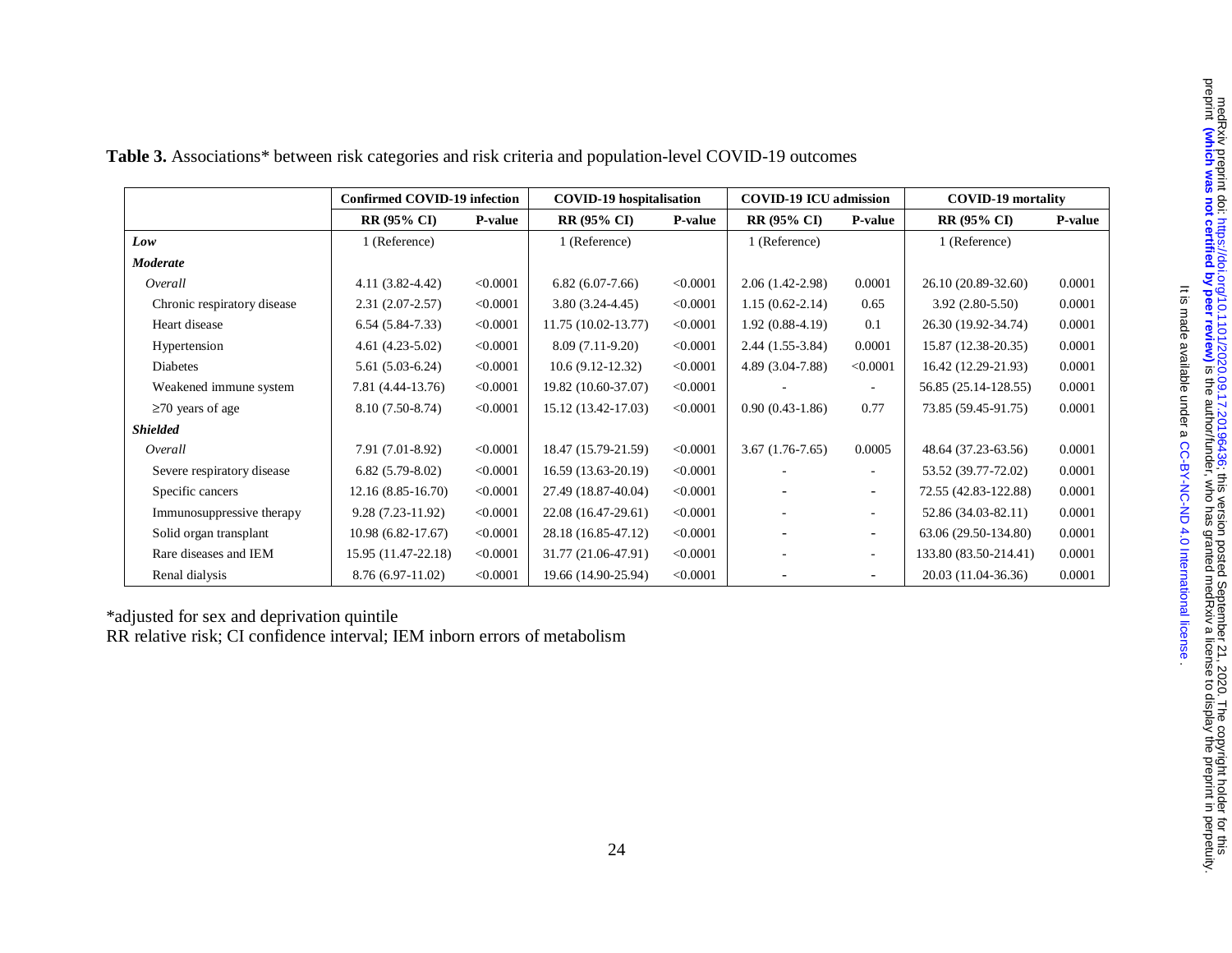|                                | <b>COVID-19</b> hospitalisation                          |                                                             | <b>COVID-19 ICU admission</b><br>$N = 3,348^{\dagger}$ |                                                            | <b>COVID-19</b> case-fatality<br>$N = 3.846^{\ddagger}$ |                          |                                                          |                                                  |          |
|--------------------------------|----------------------------------------------------------|-------------------------------------------------------------|--------------------------------------------------------|------------------------------------------------------------|---------------------------------------------------------|--------------------------|----------------------------------------------------------|--------------------------------------------------|----------|
|                                | Not admitted<br>$N=1,687$<br>$n\left(\frac{0}{0}\right)$ | <b>Admitted</b><br>$N=1,661$<br>$n\left(\frac{0}{0}\right)$ | P-value                                                | Not admitted<br>$N = 3,226$<br>$n\left(\frac{0}{0}\right)$ | <b>Admitted</b><br>$N = 122$<br>n(%)                    | P-value                  | <b>Alive</b><br>$N=2,819$<br>$n\left(\frac{9}{6}\right)$ | Dead<br>$N=1,027$<br>$n\left(\frac{0}{0}\right)$ | P-value  |
| Age group (years)              |                                                          |                                                             | < 0.0001                                               |                                                            |                                                         | < 0.0001                 |                                                          |                                                  | < 0.0001 |
| $0 - 24$                       | 97 (83.62)                                               | 19(16.38)                                                   |                                                        | 116 (100.00)                                               | $\mathbf{0}$                                            |                          | 116 (100.00)                                             | 0(0.00)                                          |          |
| $25 - 44$                      | 410 (76.92)                                              | 123 (23.08)                                                 |                                                        | 520 (97.74)                                                | 12(2.26)                                                |                          | 526 (98.50)                                              | 8(1.50)                                          |          |
| $45 - 64$                      | 553 (51.59)                                              | 519 (48.41)                                                 |                                                        | 990 (92.35)                                                | 82(7.65)                                                |                          | 1,003(91.77)                                             | 90(8.23)                                         |          |
| $\geq 65$                      | 630 (38.65)                                              | 1,000(61.35)                                                |                                                        | 1,600 (98.28)                                              | 28(1.72)                                                |                          | 1,174 (55.83)                                            | 929 (44.17)                                      |          |
| Sex                            |                                                          |                                                             |                                                        |                                                            |                                                         |                          |                                                          |                                                  | < 0.0001 |
| Male                           | 579 (41.12)                                              | 829 (58.88)                                                 | < 0.0001                                               | 1,322 (93.96)                                              | 85 (6.04)                                               | < 0.0001                 | 1,105 (68.08)                                            | 518 (31.92)                                      |          |
| Female                         | 1,108(57.11)                                             | 832 (42.89)                                                 |                                                        | 1,904 (98.09)                                              | 37(1.91)                                                |                          | 1,717(77.10)                                             | 509 (22.90)                                      |          |
| Deprivation Quintile           |                                                          |                                                             | < 0.0001                                               |                                                            |                                                         | 0.29                     |                                                          |                                                  | 0.0004   |
| 1 (most deprived)              | 566 (43.44)                                              | 737 (56.56)                                                 |                                                        | 1,250 (96.08)                                              | 51 (3.92)                                               |                          | 1,046(70.34)                                             | 441 (29.66)                                      |          |
| 2                              | 332 (54.07)                                              | 282 (45.93)                                                 |                                                        | 592 (96.57)                                                | 21(3.43)                                                |                          | 531 (78.90)                                              | 142(21.10)                                       |          |
| 3                              | 235 (50.98)                                              | 226 (49.02)                                                 |                                                        | 438 (95.01)                                                | 23 (4.99)                                               |                          | 394 (72.03)                                              | 153 (27.97)                                      |          |
| $\Delta$                       | 204(51.00)                                               | 196 (49.00)                                                 |                                                        | 390 (97.50)                                                | 10(2.50)                                                |                          | 341 (72.40)                                              | 130 (27.60)                                      |          |
| 5 (most affluent)              | 353 (61.61)                                              | 220 (38.39)                                                 |                                                        | 556 (97.03)                                                | 17(2.97)                                                |                          | 507 (75.90)                                              | 161(24.10)                                       |          |
| Risk category                  |                                                          |                                                             | < 0.0001                                               |                                                            |                                                         | 0.0001                   |                                                          |                                                  | < 0.0001 |
| Low                            | 792 (66.67)                                              | 396 (33.33)                                                 |                                                        | 1,122 (94.52)                                              | 65 (5.48)                                               |                          | 1,128 (93.15)                                            | 83 (6.85)                                        |          |
| Moderate                       | 820 (45.01)                                              | 1,002(54.99)                                                |                                                        | 1,773 (97.31)                                              | 49(2.69)                                                |                          | 1,448 (64.36)                                            | 802 (35.64)                                      |          |
| Shielded                       | 78 (22.87)                                               | 263(77.13)                                                  |                                                        | 331 (97.64)                                                | 8(2.36)                                                 |                          | 243(63.12)                                               | 142 (36.88)                                      |          |
| Moderate risk criteria         |                                                          |                                                             |                                                        |                                                            |                                                         |                          |                                                          |                                                  |          |
| Chronic respiratory disease    | 205(45.35)                                               | 247 (54.65)                                                 | 0.02                                                   | 439 (97.34)                                                | 12(2.66)                                                | 0.29                     | 420 (88.79)                                              | 53(11.21)                                        | < 0.0001 |
| Heart disease                  | 149 (37.72)                                              | 246 (62.28)                                                 | < 0.0001                                               | 388 (98.23)                                                | 7(1.77)                                                 | 0.049                    | 330 (74.16)                                              | 115(25.84)                                       | 0.7      |
| Hypertension                   | 404 (42.57)                                              | 545 (57.43)                                                 | < 0.0001                                               | 922 (97.26)                                                | 26(2.74)                                                | 0.10                     | 836 (78.87)                                              | 224(21.13)                                       | < 0.0001 |
| <b>Diabetes</b>                | 161(35.31)                                               | 295 (64.69)                                                 | < 0.0001                                               | 432 (94.95)                                                | 23(5.05)                                                | 0.11                     | 398 (80.73)                                              | 95 (19.27)                                       | < 0.0001 |
| Weakened immune system         | 2(16.67)                                                 | 10(83.33)                                                   | 0.04                                                   | 12(100.00)                                                 | $\overline{0}$                                          |                          | 6(50.00)                                                 | 6(50.00)                                         | 0.13     |
| $\geq$ 70 years of age         | 587 (40.37)                                              | 867 (59.63)                                                 | < 0.0001                                               | 1,445 (99.45)                                              | 8(0.55)                                                 | < 0.0001                 | 1,035(54.10)                                             | 878 (45.90)                                      | < 0.0001 |
| Shielding criteria             |                                                          |                                                             |                                                        |                                                            |                                                         |                          |                                                          |                                                  |          |
| Severe respiratory disease     | 33 (19.64)                                               | 135 (80.36)                                                 | < 0.0001                                               | 165 (99.40)                                                | $<$ 5                                                   |                          | 111 (55.78)                                              | 88 (44.22)                                       | < 0.0001 |
| Specific cancers               | 10(25.64)                                                | 29 (74.36)                                                  | 0.003                                                  | 39 (100.00)                                                | $\boldsymbol{0}$                                        |                          | 27(62.79)                                                | 16(37.21)                                        | 0.16     |
| Pregnant, severe heart disease |                                                          |                                                             |                                                        |                                                            |                                                         | ä,                       |                                                          |                                                  |          |
| Immunosuppressive therapy      | 14 (21.88)                                               | 50 (78.12)                                                  | < 0.0001                                               | 61(95.31)                                                  | $<$ 5                                                   | $\overline{\phantom{a}}$ | 42(62.69)                                                | 25(37.31)                                        | 0.07     |
| Solid organ transplant         | 2(11.76)                                                 | 15 (88.24)                                                  | 0.003                                                  | 16(94.12)                                                  | $<$ 5                                                   | ÷,                       | 11(61.11)                                                | 7(38.89)                                         | 0.37     |
| Rare diseases and IEM          | 12(33.33)                                                | 24(66.67)                                                   | 0.06                                                   | 35 (97.22)                                                 | $<$ 5                                                   | $\blacksquare$           | 23(52.27)                                                | 21 (47.73)                                       | 0.003    |
| Renal dialysis                 | 20(25.97)                                                | 57 (74.03)                                                  | < 0.0001                                               | 74 (96.10)                                                 | $<$ 5                                                   |                          | 66 (84.62)                                               | 12 (15.38)                                       | 0.03     |

**Table 4.** Crude COVID-19 outcomes among confirmed cases by sociodemographic characteristics, risk category and risk criteria

**†**laboratory-confirmed (test-positive) COVID-19 cases

**‡**clinically-confirmed (test-positive or COVID-19 on death certificate) COVID-19 cases

N number; IEM inborn errors of metabolism

. [CC-BY-NC-ND 4.0 International license](http://creativecommons.org/licenses/by-nc-nd/4.0/) It is made available under a

It is made available under a CC-BY-NC-ND 4.0 International license